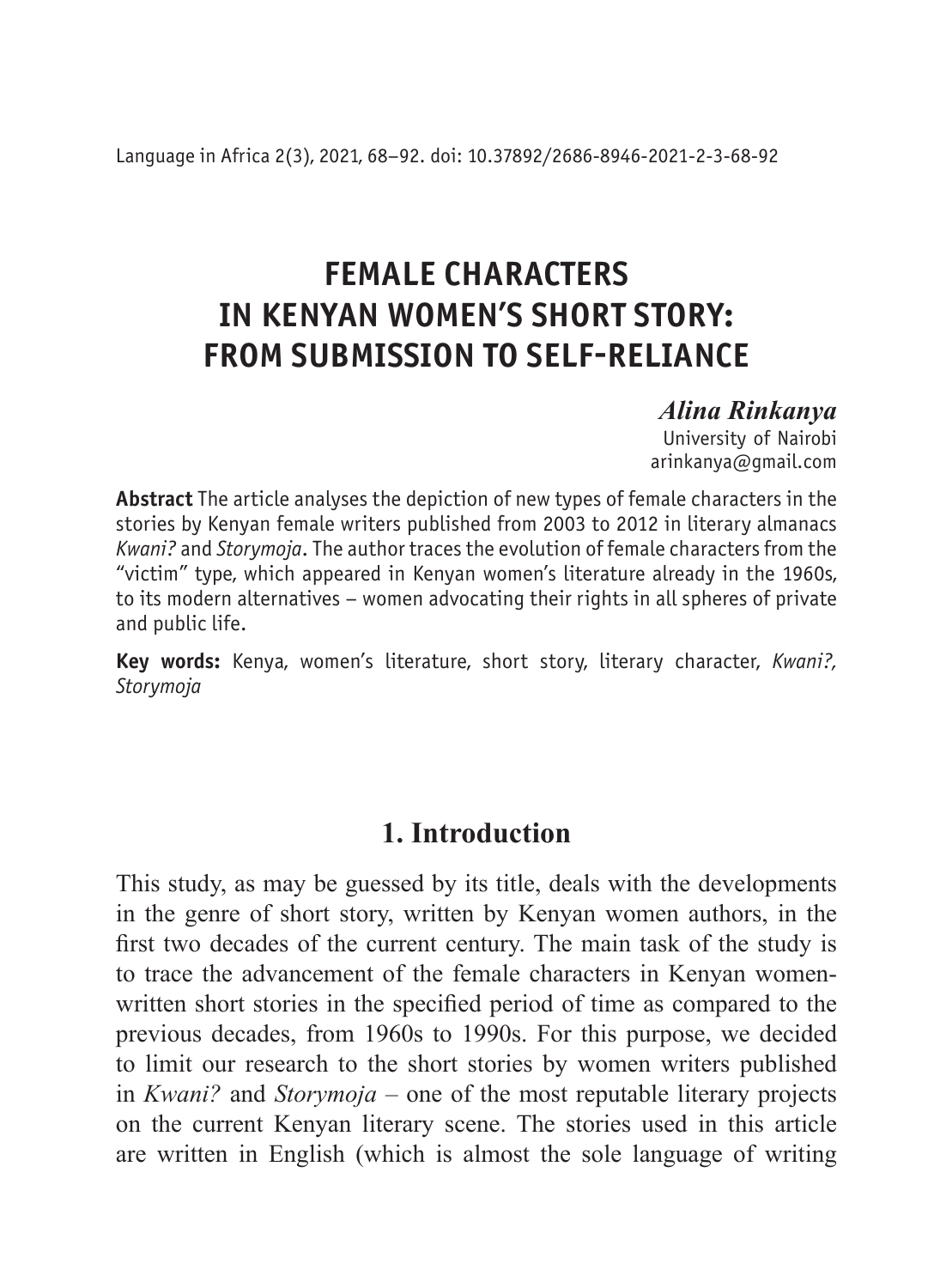in both *Kwani?* and *Storymoja* – exceptions are really few) and represent mostly the new generation of female writers, who entered the literary scene after the year 2000.

# **2. Female characters in earlier short stories by Kenyan female writers: the type of a victim**

Of course, any survey of Kenyan women's short story should start with Grace Ogot, whom J. Roger Kurtz deems as "the founder of Kenyan woman's literature" (Kurtz 1998: 134). Her contribution into Kenyan writing as such and Kenyan short story in particular can hardly be underestimated: she was the one who initiated and, in the long run, outlined the themes and characters pertinent in Kenyan women's literature until the present time.

In her two collections of short stories, *Land without thunder* (1968) and *The other woman* (1976), absolute majority of the stories are dealing with women's problems and feature leading female characters. And, in our view, the main (if not the only) type of the female character featured in these stories may be deemed as the type of a victim. They are not just submissive – in many (if not most) cases they are submitted by force, or, in other words, victimised. At that, it does not matter which background they have – victimisation knows no differences, it penetrates everywhere, it happens in all the walks of life, it takes multiple and different forms, and it comes from one and the same source – male-created and male-dominated society. Women in Grace Ogot's stories are victimized both by age-old (and, again, man-created) customs of pre-colonial times and by the misused innovations of modern life. One of the most picturesque examples can be found in the short story *Elizabeth* (Ogot 1968) – one of Ogot's most famous works, widely translated, anthologised and studied (see, e.g., Mwanzi 1995). In this renowned short story, a secretary named Elizabeth is raped by her boss Jimbo and becomes pregnant. Out of fear of being ostracised by her family, her workmates and society on the whole (the only person who seems to support her is her last employer nun Hellena), she decides to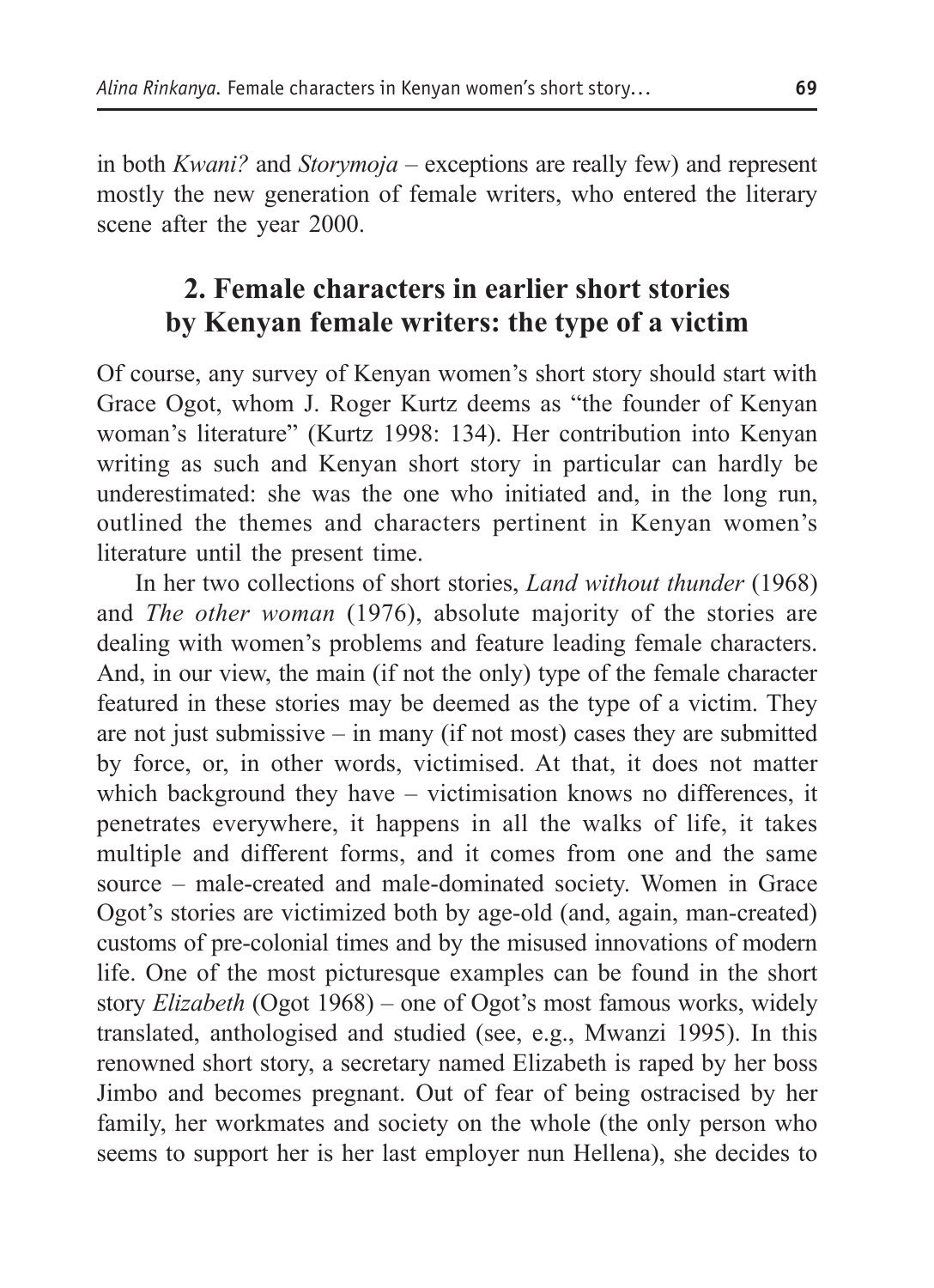commit suicide. However, she makes a desperate attempt of revenge by committing suicide in Jimbo's house, where she manages to sneak in when the owners are absent.

In the subsequent decades – late 1970s, 1980s and 1990s – Kenyan short story writing was characterised with predominance of male authors (see Rinkanya 2010). Indeed, very few collections of short stories by Kenyan female writers were published in this period – we can name only such titles as *The hypocrite and other stories* by Rebecca Njau (1977) and *Stories by the fireside* by Jedida Mandara (1985); both books, which, to our knowledge, mainly feature adaptations of folk stories, has now become collectors' items. *Passbook number F47927* by Muthoni Likimani (1985) contains, as put in the cover note, "nine fictionalised accounts, based on her own observations, as well as those of family and friends" of women's participation in Mau Mau movement, thus belonging rather to a genre of fictionalised biography. The late 1990s also witnessed a debut and, unfortunately, the only collection by a young and talented writer Sheila Nhemi – *Midnight blossom* (1999), containing nine stories, mainly of moralistic message, with very few leading female characters, mainly also representing woman (girl) as a victim; an illustrative example may be found in the story *From home to approved school*, whose heroine, a schoolgirl, slandered by evil-minded stepmother, is ousted from the house by her dad, joins the gang of street crooks, is arrested and is sent to a government correction school, where, according to her, she feels still better than at her paternal house.

The victim type prevails in two other notable collections – *Our secret lives: An anthology of poems and short stories by Kenyan women writers* (1990) and *They have destroyed the temple* (1992). The two anthologies contain a total of twenty four short stories and nineteen poems, dealing with women's experience in Kenya. Just a few examples could be quoted – in *Mother of daughters* by Pat Ngurukie a man gouged out his wife's eyes using a knife; Wanjiru's husband in Mary Ngechu's *The other woman* brutalizes his wife for twenty years and then leaves her for a new flame; in *Milestones to marriage* by Grace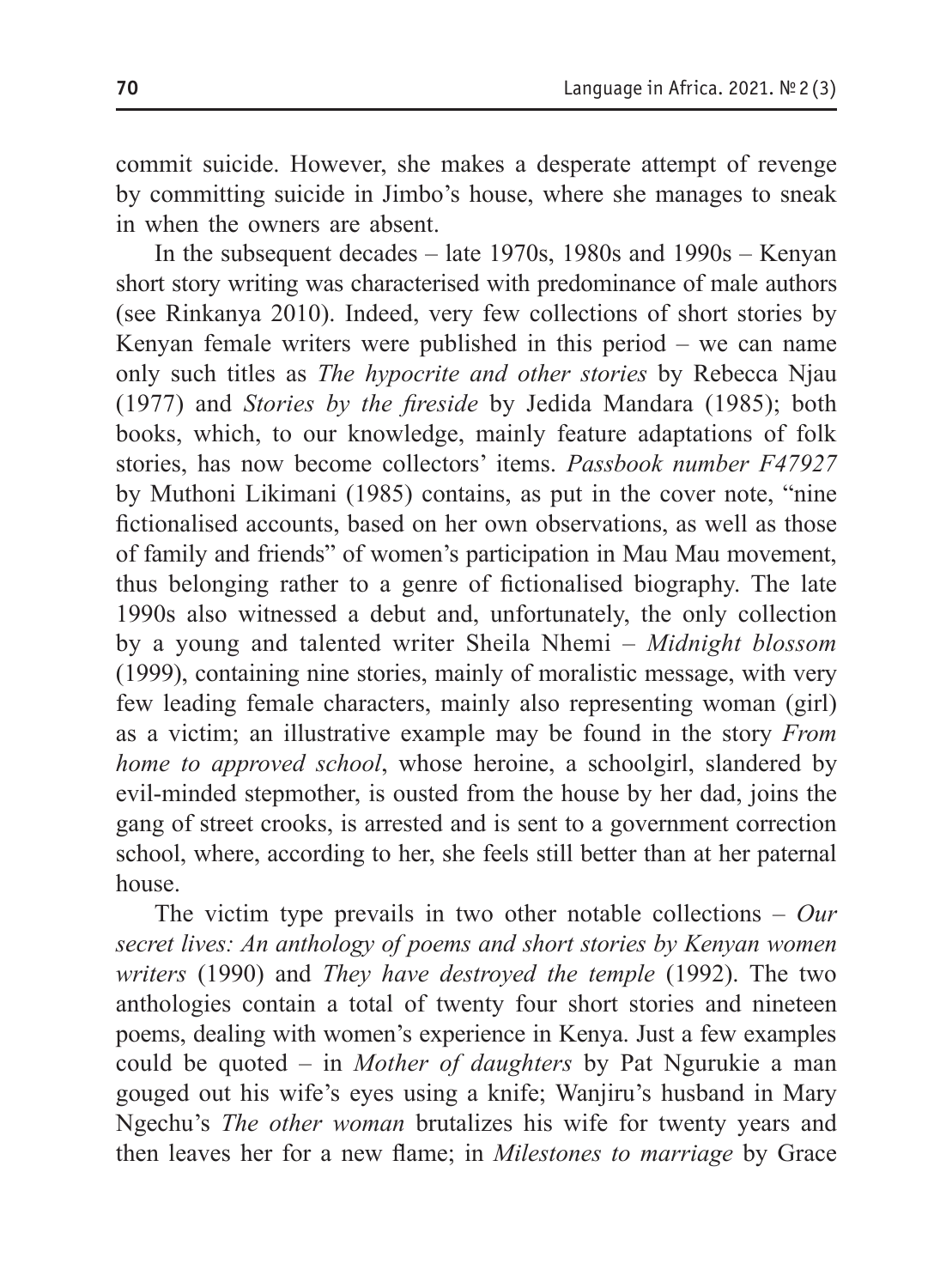Ombara the father rapes his daughter when she is only twelve years old; in Elizabeth Gatibaru's *For my mother's sake* the same offence is inflicted upon the sixteen-year-old girl by her drunk stepfather – and almost every story in these collections depict various atrocities against women. John Kuria in his seminal analysis of the two anthologies confirms that the women authors in these anthologies "articulate a discourse of victim-hood in which men are the aggressors and women are the victims. While acknowledging that there are instances when men are equally victims of socialization, the women blame men for their woes and distance themselves from practices that are oppressive to their kind. This approach is evident in the editors' cataloguing of the themes in the anthologies. They list them as rape, battering, disinheritance, denial of love, marital problems, general harassment and women's domestication. All these imply that the stories are dealing with evils that men do to women" (Kuria 2001: 101).

New generation of female short story writers emerged in the first decade of this century. This development we tend to consider as a part of generally changing "national discourse" towards women – meaning that the slogans of women's empowerment and emancipation became the order of the day in the 21<sup>st</sup> century Kenya. On this wave, several projects came to life whose purpose, among others, is to give a new literary rostrum to women writers, the most notable being those of Kwani – "a journal founded by some of Kenya's most exciting new writers, and published by Kwani Trust" (www.kwani.org) – and Storymoja, "a venture recently formed by a collective of five writers who are committed to publishing contemporary East African writing of world-class standard" (www. storymoja.com).<sup>1</sup> By the very format

<sup>&</sup>lt;sup>1</sup> "Founded in 2003 by the Kenyan writer Binyawanga Wainaina, Kwani Trust [...] profited from the vision of its founder [...] Associated with the success of the literary collective – and especially the international reputation of its journal *Kwani?* – are artists such as the late Wahome Mutahi, Judy Kibinge, Yvonne Owuor, Parselelo Kantai, and Muthoni Garland, who, in 2007, established Storymoja, a further publishing venture for Kenyan creative and non-creative writing" (Kruger 2011: 7).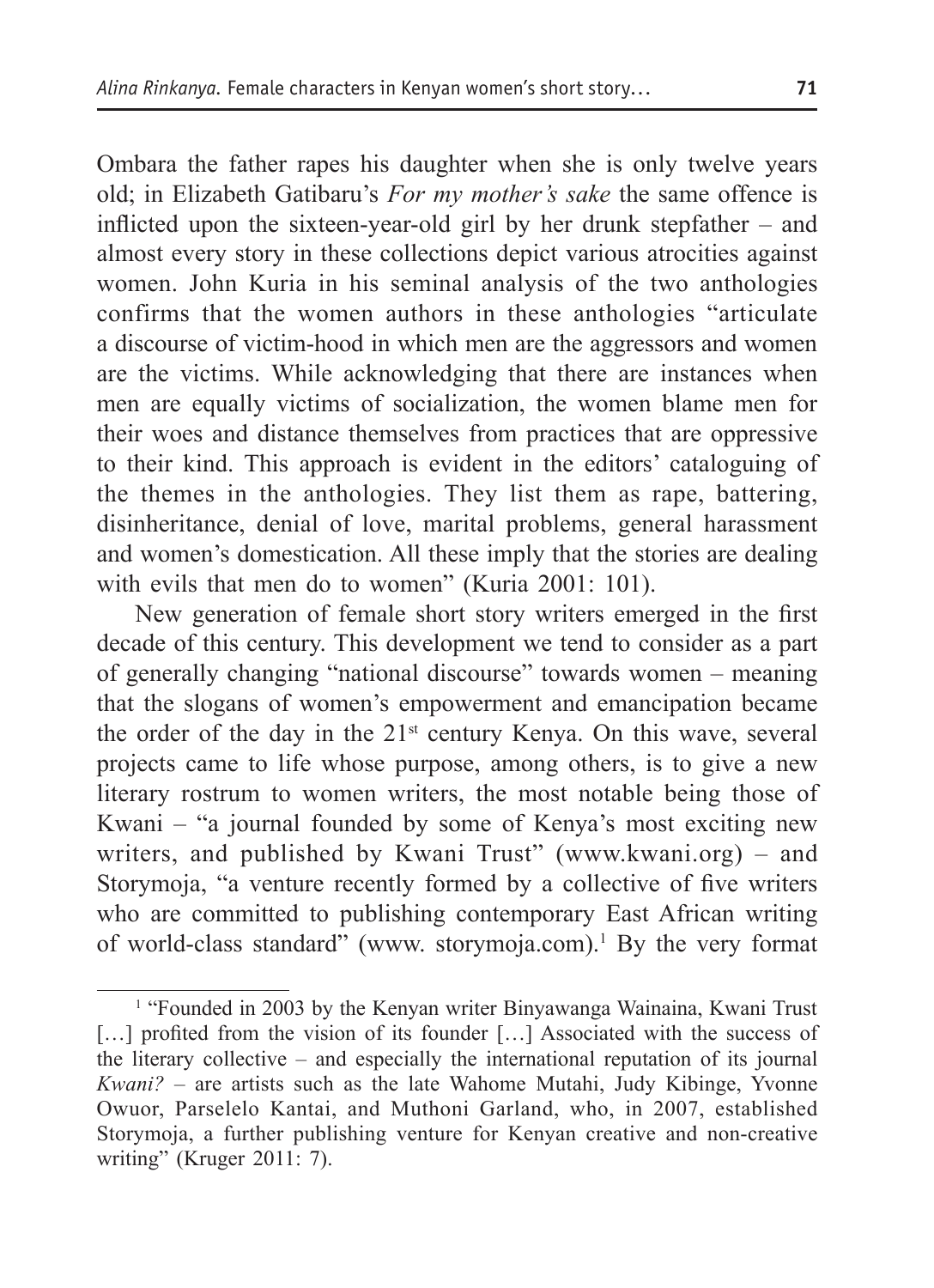of these projects' publications (Kwani's periodicals and Storymoja's website) short story occupies the leading place in their literary production, and the names of female authors of these stories surpass, surely by number and frequently by quality, all the female short story production of the previous decades. Most of these stories, like those of Grace Ogot, are devoted to women-related problems and feature a leading female character. What type (or types) of character is drawn and prevails in the short stories by Kenyan women writers published quarter of a century after Ogot? Is she still a victim – or the changes in the society provided, at least in a certain way, the evolution of the "good old" victim type?

### **3. Victim type in modern short stories**

In order to find that out, we perused several dozens of short stories by women writers published by both projects since their founding days up to now.2 Our first finding was: yes, the "good old" victim type is still there, since all the social factors which stipulated its emergence are still very much alive in Kenyan society. In many of these stories, women characters are again victimised by any male person possible. A secretary is humiliated by unscrupulous boss (*The mayor* by Muhonjiwa Khaminwa – Kwani 1), a woman, trying to release her husband unjustly imprisoned after the coup attempt, is cheated and robbed by a cunning policeman (*1982* by Andia Kisia – Kwani 2); even the pastor, whose duty is to save souls, does not hesitate from using his female parishioners bodies and impregnates a village woman (*On a fine sunday morning* by Mercy Ojwang'). A young woman in Lilian Kithia's *I didn't do it* is constantly cheated by males around her – boyfriends, neighbours, and even the local beggar: "May be it was the sight of the stale yellowing *ugali* ('maize porridge' – A.R.) on

<sup>&</sup>lt;sup>2</sup> This is the reason why we do not group the stories "by project" or "by author", but rather by the type of character found in both Kwani and Storymoja "female" texts. Also, it should be noted that the stories with no indicated source after the title, mentioned in the text, are taken from Storymoja website.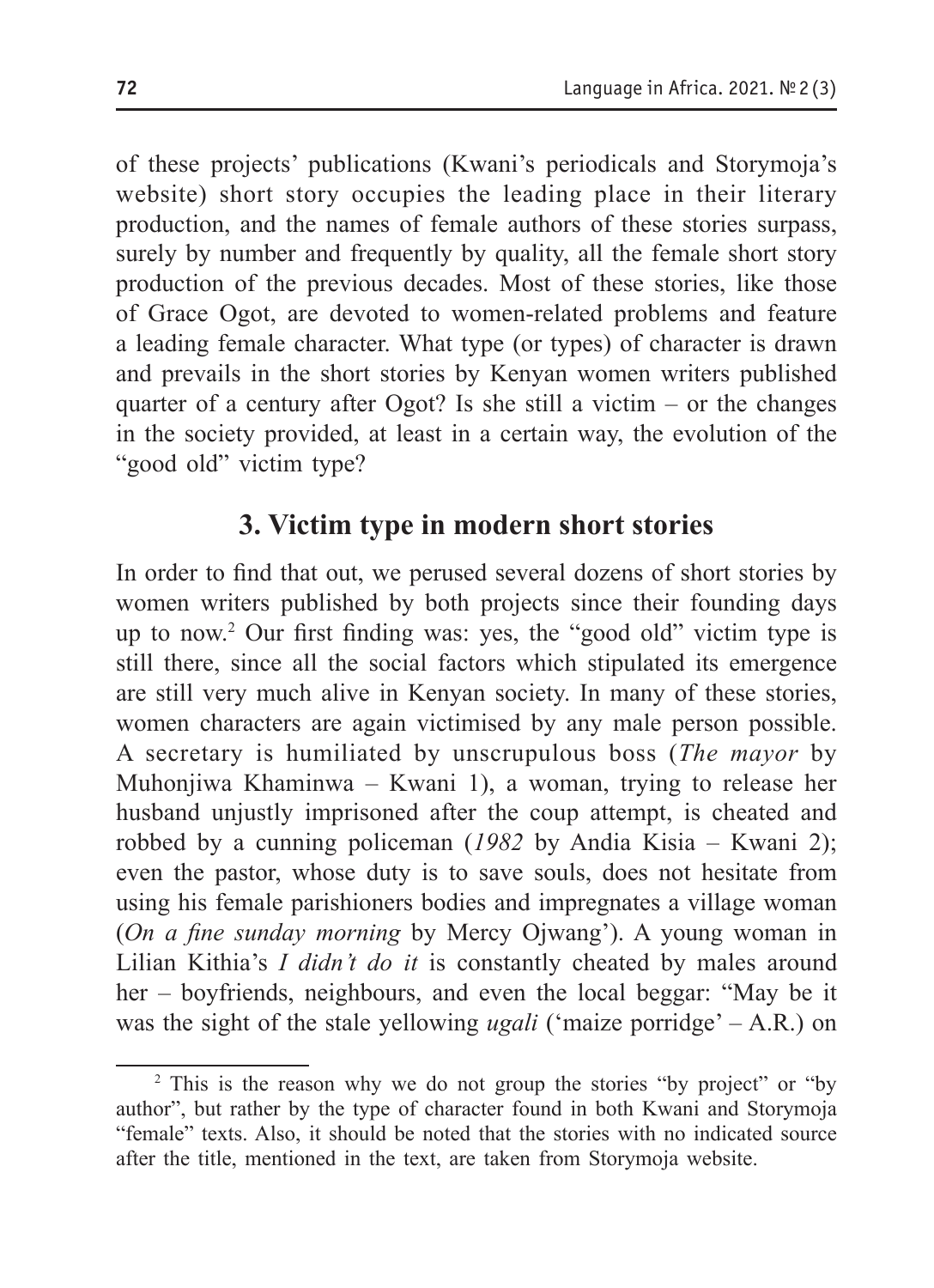the brown, once white saucer on his table […] Mercy is how I got myself there in the first place. I shouldn't have fallen for that story. "*Ati baba yuko hospitali"* ('As if father is in hospital' – A.R.) and barely two days later the guy was dishing out free drinks at the local drinking hole". Fellow women also may become victimisers – petty business of a roadside chips seller, loved by entire quarter in Mombasa (*Mama Viazi* by Amina Hassan) is destroyed by a jealous woman neighbour.

Violence, in different forms, also permeates the lives of these women. Rape is the usual experience, frequently accompanied with murder – the woman in *Lucky number 7* by Christine Yienya is a "victim on all sides": a prostitute, bound to sell her body to earn a living (another "archetypal" construct of a male-dominated social order), she is raped, robbed and killed by two crooks. Rape may occur everywhere – the life of a young heroine in *Tender, she calls* by Janet Mbugua is destroyed after an attempted rape on the day of her school graduation concert. Rape brings death in different ways – a young girl in *Nobody likes survivors* by Brenda Rhoda commits suicide after being repeatedly raped by her father (who tried to "justify" his doings by rendering his childhood story, also of a victimised woman – his mother used to beat her son senseless, trying to vent her husband's adulteries, which later led her to suicide).

In general, family life, as it was in Grace Ogot's stories, hardly brings any relief to women's life – contrary to that, familial milieu creates new fields for victimization. Male partners are, at best, oppressive – a village woman in *King of Khoja* by Esther Kariuki disowns her son under the pressure of her new husband; at worst, they are murderous – a jealous policeman guns down his wife in Muthoni Garland's *Eating*; another husband, a villager (*The mysterious visitor* by Beth Nduta), kills his wife and kid with a knife in a town's shopping mall. As put by the girl narrator, "I later came to learn that the woman and her son had run away from home, after years and years of brutality from the man she married. She had sought refuge in our village – miles away from hers – but the adamant man came after her."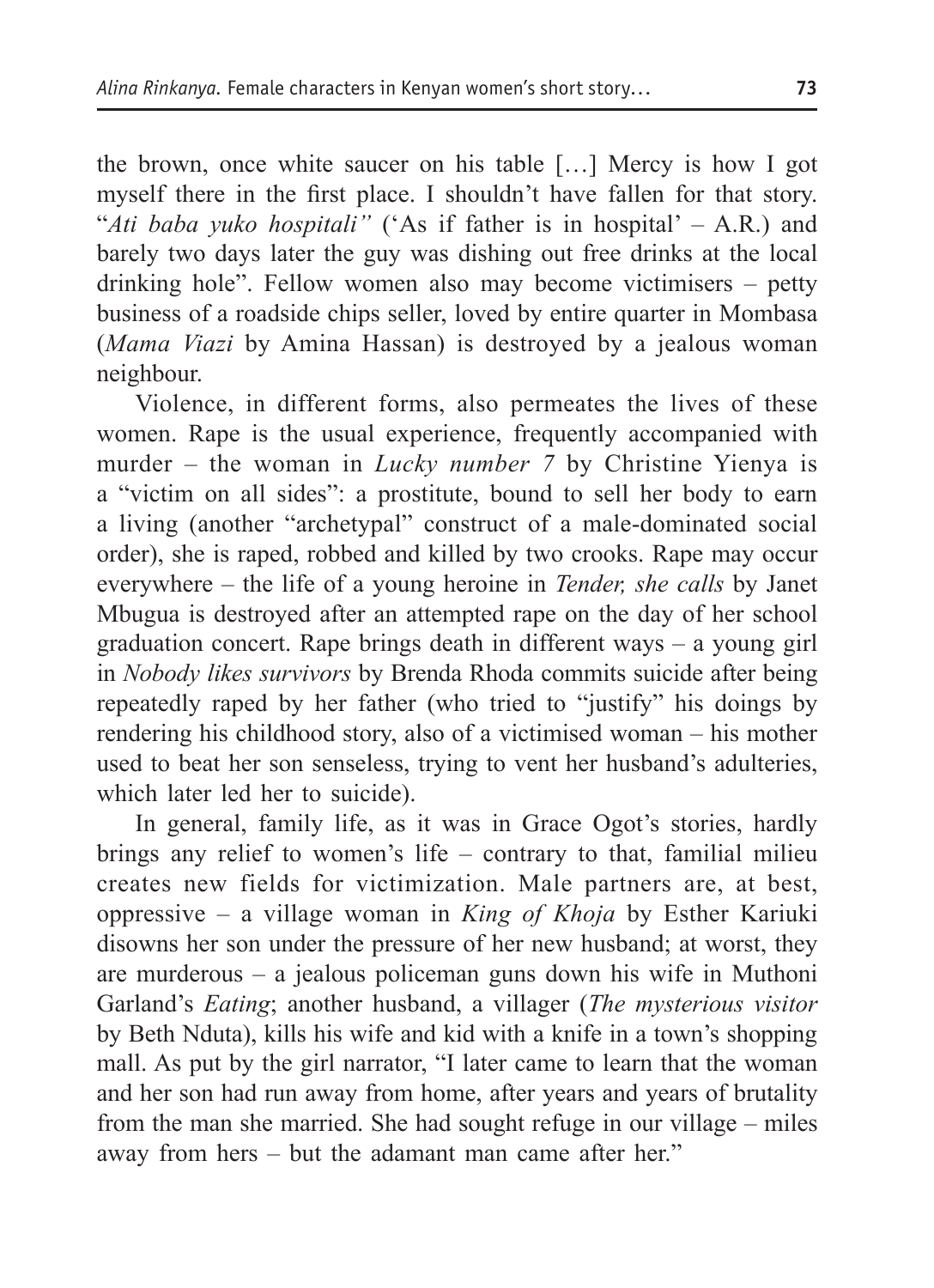Even if not faced with such extremes, women mostly have to cope with unworthy partners. A married woman in Beatrice Wainaina's *Coming home*, in order to preserve her family, has to stay with her husband, who has ten children from different women, and to cope with his current adulteries, although it leads to her growing moral distress. Social background does not matter – a rich lady in *Madam* by Susan Karimi equally suffers from her womanizing husband. A moving account of a family life episode, narrated by a six-months (!) girl (*The scary bed* by Mercy Barasa) depicts a scandal caused by her mother's discovery of a sexual relationship between her husband and their house girl. Moreover, these women are frequently bound to their unworthy partners by chains of love – despite everything, they still adore these deceitful and ungrateful creatures. An extreme case of such an attitude is depicted in *Kath* by Linda Kimaru, where the heroine is unable to part with her cheating and womanizing husband even after his death – she spends every evening in a fancy restaurant, attracts many men, but always leaves alone, carrying with her the newspaper with her late husband's obituary. However, few of these women, after years of trials and tribulations, manage to find salvation – Lucy in *Withering heights* by Miriam Jerotich, tortured by her husband's neglect and her own feeling of guilt (she is unable to conceive a son, and her husband devotes most of his time to his other family, where he has two male children), and inspired by the example of her sister (who, being childless, leaves with her husband happily), decides to end her marriage and to start life anew.

However, such hopeful solutions are not typical for the heroines; many of them try to change their lives – or at least to avenge them – by the methods which hardly appear promising. Anita in *Visitation* by Sharon Ogugu falls victim to the village superstitions, and the agent of victimisation is, again, her husband: learning that his wife is pregnant with twins (traditionally a bad omen), he forces Anita to drink a poisonous concoction, which kills the twins in the mother's womb, and then refuses to bring Anita, barely alive, to the hospital. The woman survives, and, after poisoning her husband to death with the remains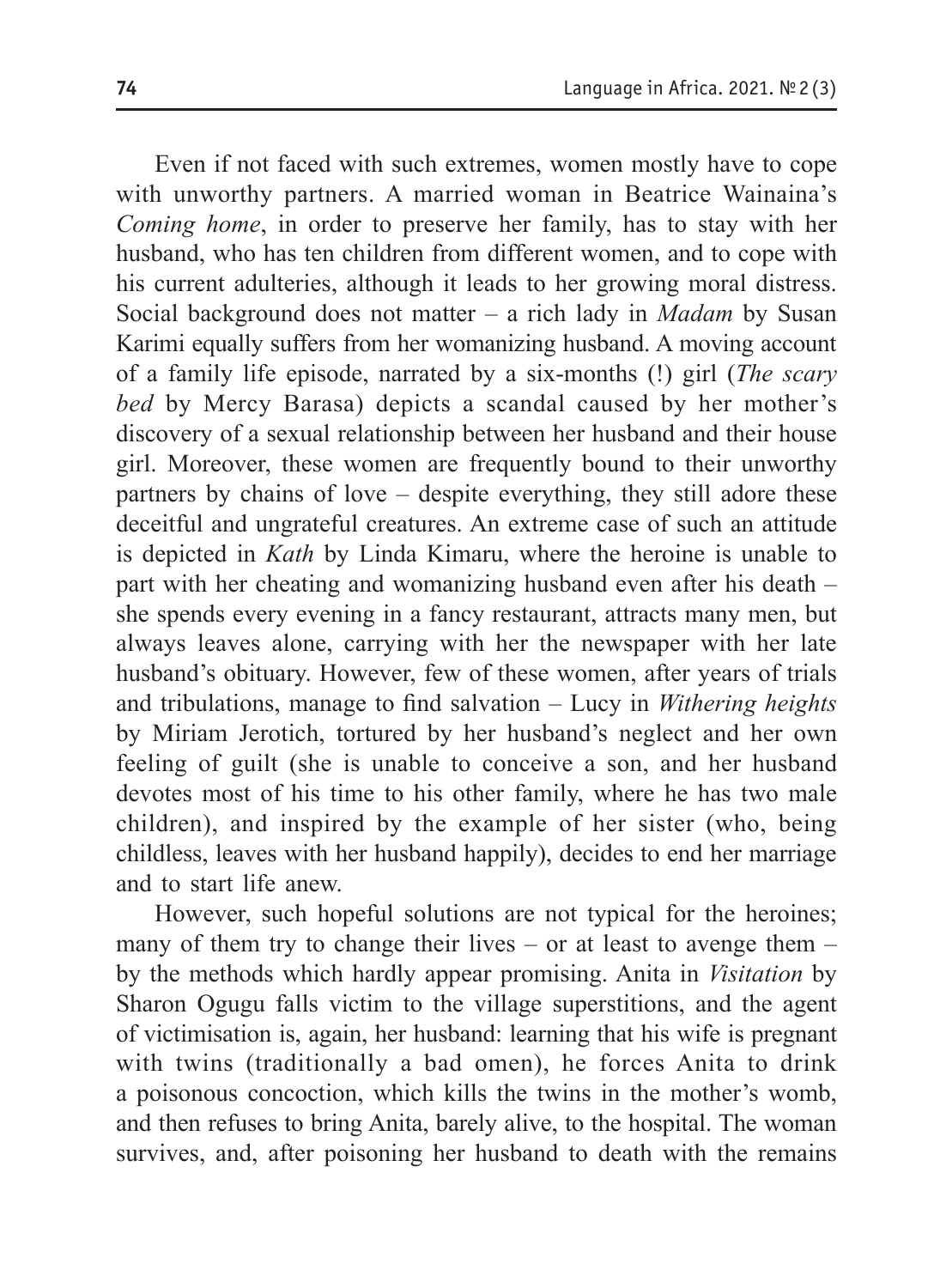of the same mixture, flees the village. An even more threatening situation is depicted in *Ex-boyfriend's skeleton* by Jacqueline Kamau: the heroine, having lost her unborn child to AIDS, decides to avenge the child's and her own life by contaminating thirteen males with the deadly disease, and afterwards kill herself. "I seat in this table to defend my rights, my justice, and my ego. To fight, for my lost baby. By its positive status received from mother and father, it had a right to be on this table. Apart from my baby, I have no regrets. I am going out to look for my last man." Similar situation is described in *The confession* by Wanda Ngata: a woman publicly confesses in the church that she is a prostitute, is HIV-positive and, on the brink of death, wishes to repent – which causes commotion among the male part of the congregation, for all the men, including the pastor, have slept with her. Muthoni Garland in *Odour of fate* (Kwani 1) draws an allegorical picture of a woman who drives men crazy with a strange, almost supernatural 'odour', emanating from her body, which ruins the lives of lustful menfolk attracted to her.

Finally, some authors tend to leave at least a ray of hope for real 'legal' survival of women – and this time, it does not come solely from men's hands. In *Daybreak* by Cathy Wachiaya two teenage Maasai girls are saved from genital mutilation and ensuing forced marriage by fellow Maasai women (and a European) from an NGO named "Fight for the Girl child". However, these 'hopeful' stories, as it can be seen from the above, appear to be really few compared to numerous accounts of female suffering – the hope for deliverance usually lies in the hands of women themselves, but, as shown in the above survey, the society of today is rather reluctant to allow its female victims any control of their own living.

In modern stories by Kenyan women writers one can find a related type of female character – a woman who openly and consciously accepts the rules of male-dominated world, but tries to use them for her own benefit; this benefit usually remains solely hers, hardly spreading to any other people (we will conditionally name it "type 2", or a "modern parasitic woman"). In fact, we tend to also qualify this type as a victim –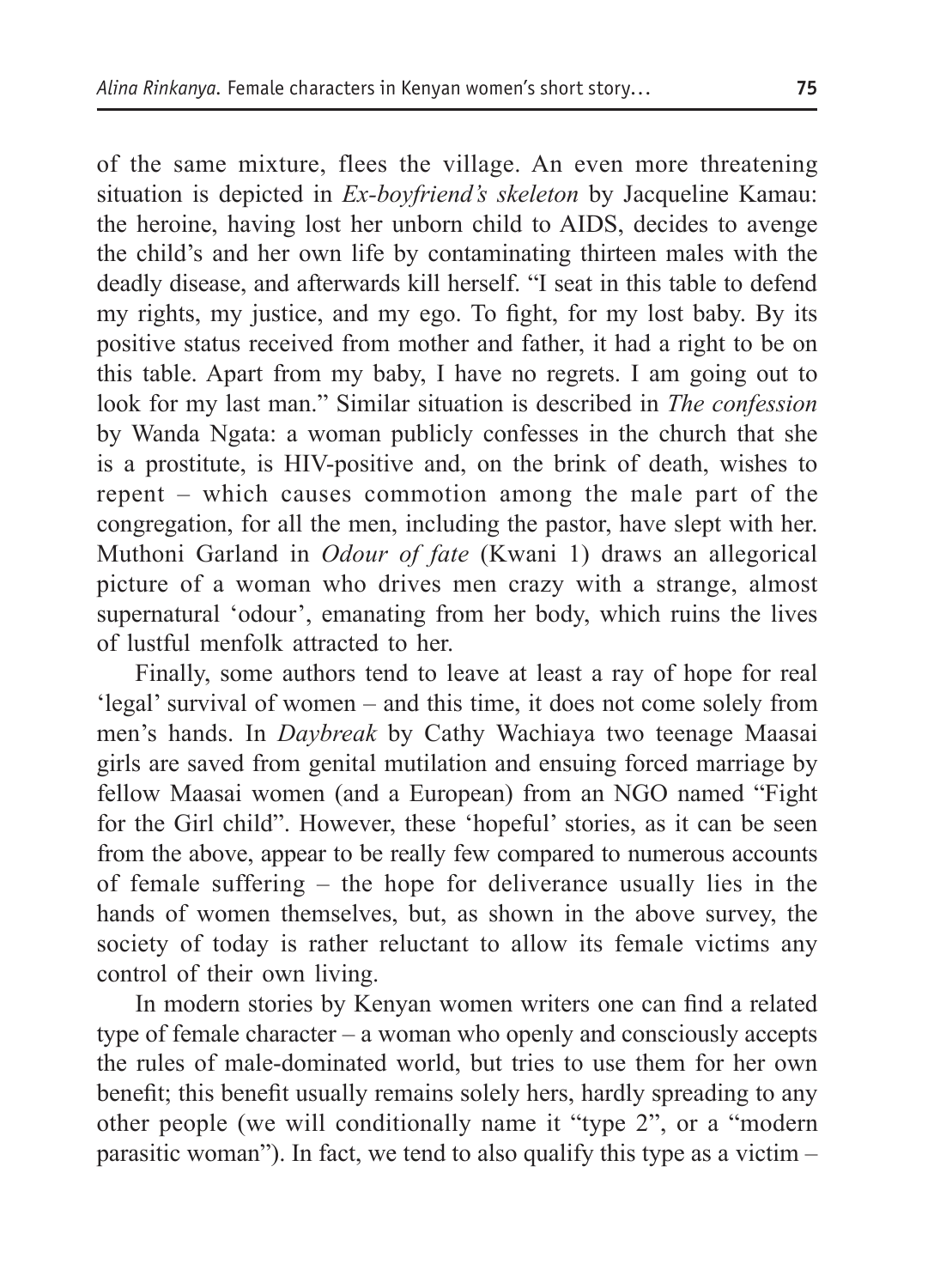for this woman does not try to change anything in the society around her, but instead to adjust to it, frequently at a rather (or very) dear price. This type may already be found in some stories by Grace Ogot – such as Abura in *The middle door*, who easily goes to compromise even with otherwise hated male chauvinists (in the face of the ticket examiner), if it guarantees her a profit; or a teacher's wife in *The honourable minister*, who is ready to offer her body to a government official in exchange for a house loan, which for her symbolises the life of luxury. In modern stories, however, this type is found more abundantly, and in a wider variety.

Among the stories introducing this type one may mention *A Kenyan work place* by Hakaasa Renja (Kwani 4), a satirical description of a modern company in Nairobi, where a prominent place is taken by a young lady with an allegorical nickname Mrs. Paka (cat) – cunning and manipulative and exploitative, who does not hesitate to exploit her fellow woman clerk Mrs.Ndovu (elephant), meanwhile doing everything possible to win the favours of her male boss. Other stories show the gradual growth of this type – from a teenage schoolgirl, the narrator in *Her friend's father* by Pauline Odhiambo, who for material benefits sleeps with the father of her school friend, and Agiza in *Disguise* by Nandeche Okoti, who at fifteen is fully indulging in alcohol and has several abortions from "sugar daddies", to 26-year-old Shiru in Kingwa Kamencu's *The jagged edges*, who in order to punish the womanizing nature of her boyfriend Ivan decides simply to imitate his attitudes and agrees to make a pleasant trip to Zanzibar with Ivan's friend, also a notorious philanderer. One of the highest expressions of this "parasitic type" in these stories are mature ladies whose life's ideal is to marry a white man. These women easily severe their former family and other ties; Ma in Claudette Oduor's *The god of sweltering mangoes*, after getting married to a German, light-heartedly leaves behind her sister Nashikawa, with whom she 're-unites' for three days only at Nashikawa's funeral, and her illegitimate half-blooded daughter Marvel, to whom she even does not disclose her motherhood. Mother of the girl narrator in *Dear Mrs God* by Muthony wa Gatumo (Kwani 2) acts even easier –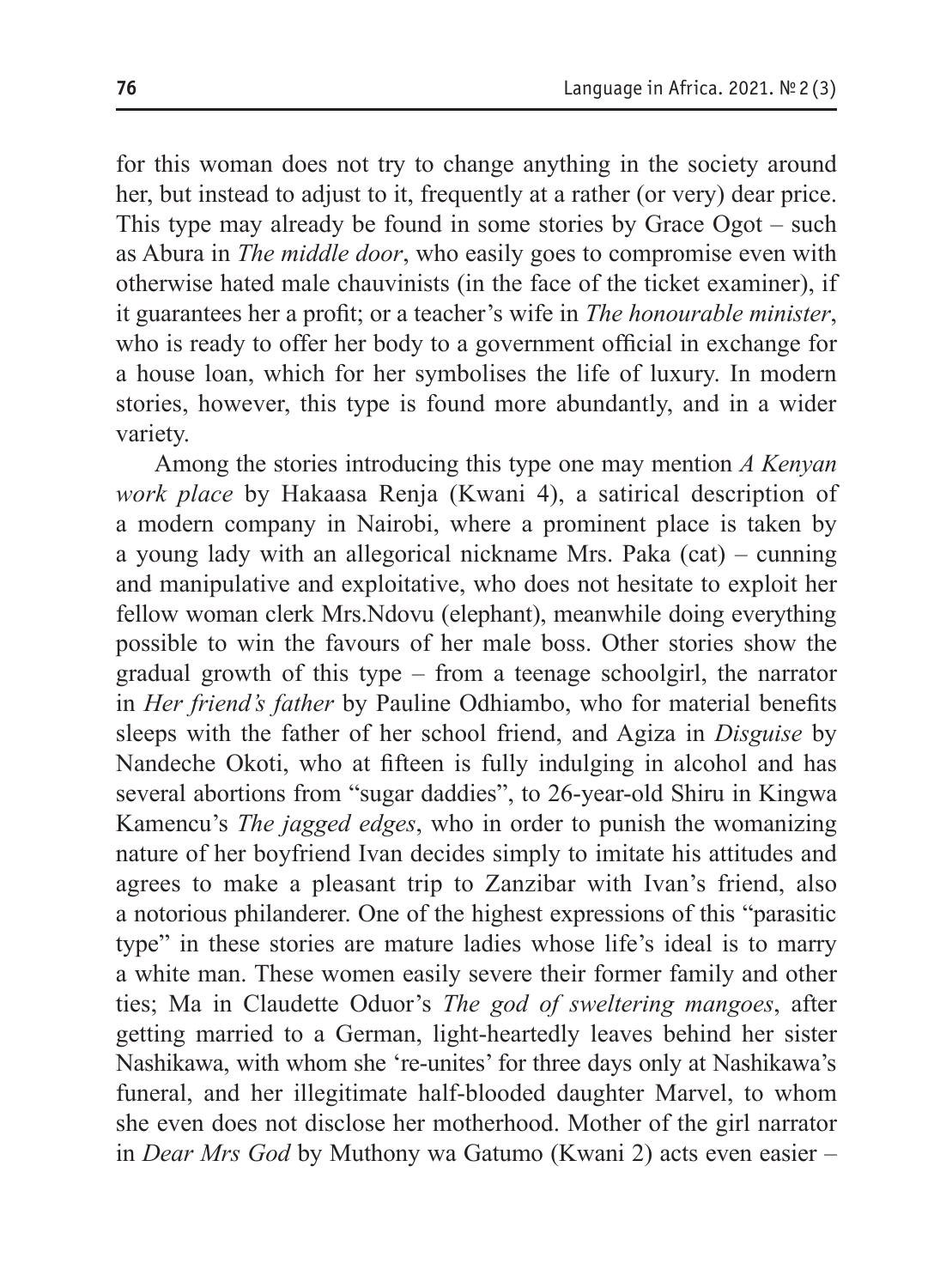after marrying an elderly American, at whose house in Nairobi she previously worked as a house girl, she flees with him to the US, leaving her little daughter in Nairobi slum at the mercy of charitable neighbours.

Some stories also feature a "sub-type" of such "modern parasitic woman" – a young girl who sees everything positive in the Western style of life, and, in order to get "westernized", is ready to go out of her way (and, among other things, even to abandon her African background). This type is introduced briefly in *Kiririkano* by Wambui wa Wanjiru (Kwani 4), in the face of Wachu, the cousin of Soni, the main character. Wachu is absolutely sure that all the success that Soni has in life came through Soni's studies abroad and the fact that "your mother has been to Europe" (while, as we would see below, all the Soni's and her mother's achievements came to them solely through their efforts and hard work); she is envious of her friend Cindy, who is dating a German businessman, and is convinced that it is the only way to follow in life. An interesting version of this girl character is found in Nyambura Kiarie's *In the beginning there was eve*: Desta, a girl of a mixed Ethiopian-Kenyan origin, whom her Amharic father wants to bring up as a "nice Orthodox Ethiopian girl", contrary to his wishes does her best to indulge in the Nairobi nightlife of clubbing and juicy funs; however, her long-awaited meeting with a popular singer at a club party is not going to serve her any good – as the singer confesses, "She does not need to know me anymore than I need to know her. No, what I am going to do to her tonight has no need for that"

In the course of their "career", these "female parasites" rather logically advert to crime. Regina in *If who you are is what you have* by Naomi Kamau kills the company owner to grab his money. A rich woman hires a killer to eliminate her husband, so as she inherits his riches (*The chameleon* by Christine Yienya). A coastal dweller named Ma, striving for "life of ease", kidnaps children from poor families and, with the help of her accomplice Jumba, sells them to white tourists for sexual use. A topmost expression of this "parasitic type" is found in Brenda Mukami Kunga's *All in the family* (Kwani 6), where this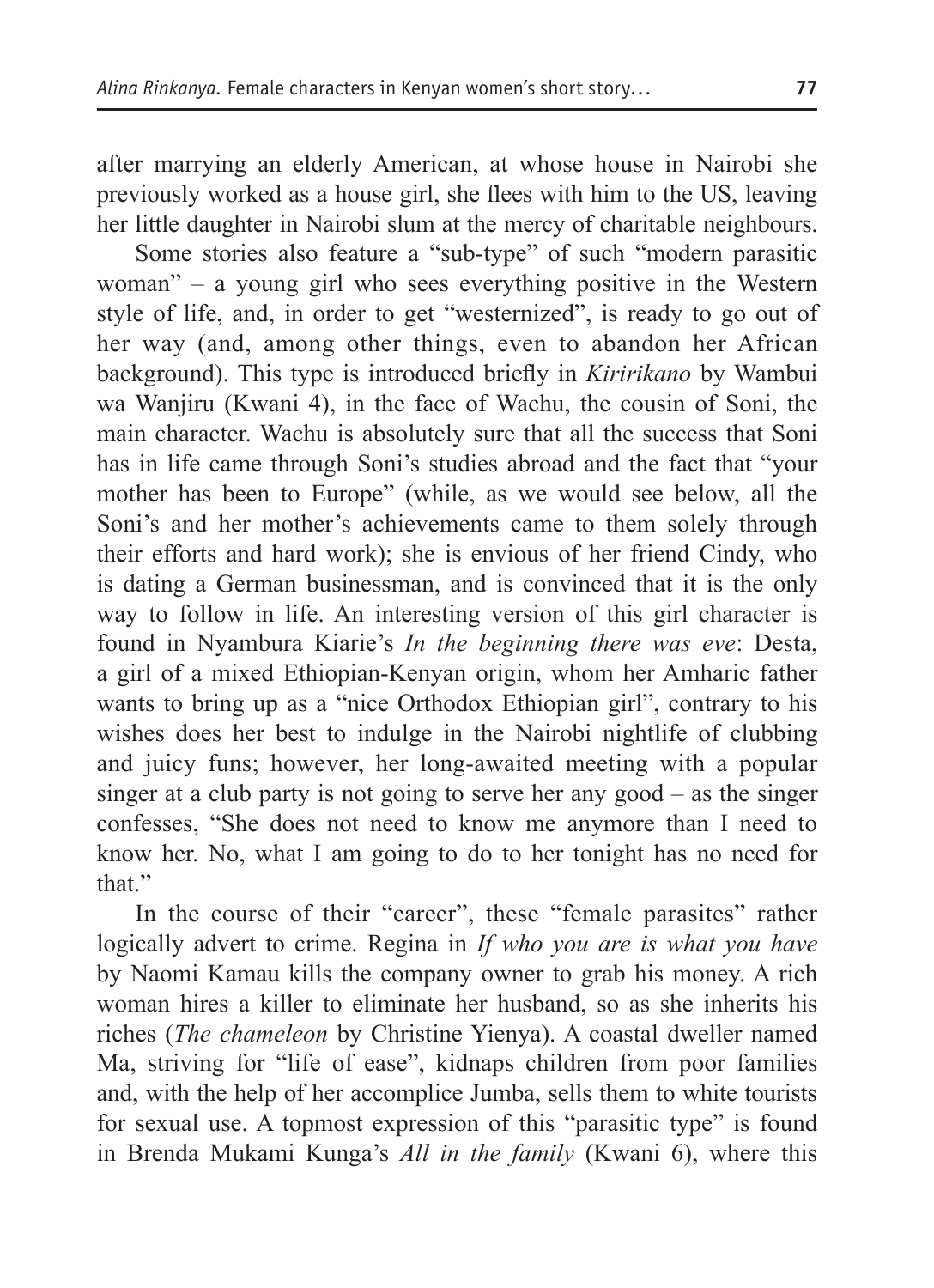character type is presented as the product of high-level state politics. The heroine, a daughter of high-rank politician, is absolutely aware of all her father's dirty deeds – being part and parcel of Goldenberg and Anglo-leasing affairs, to name a few – but absolutely approves of that: "For all his philandering, stealing and whatever the rest of the seven deadly sins are, Dad is a pretty decent father. He's paid my way into some of the best schools in Nairobi, prevented three expulsions through generous donations to the schools' development funds, not to mention uncountable stints in rehab, halfway houses and hours of psychotherapy". Along with this, the young lady has a history of abortions, hates her mother whose exact replica she in fact is ("The day she delivered she had her tubes tied and has ignored me ever since his driver brought me home that night"  $-123$ ), and, having learned that her father's name is found in "Ocampo's list", and that his close friend, an MP, is accused of raping 12-year-old girl, perceives that as unpleasant, but passing episodes. The author convincingly shows how the criminal-type mind is breeded by the very atmosphere of high political circles, leaving the reader with a question – would the heroine manage to lead this 'life of ease' as long as she herself wants.3

However, some stories featuring that type of a female character seriously warn the readers about the likely and dire consequences of such 'choices'. This may be a moral devastation – Nakaya, the heroine of Susan Munywoki's *Cold feet on a sunny day*, in the church on the day of her marriage revives in her mind the list of the lost opportunities – in pursuit of riches she gave up the singing career, declined a scholarship in Malaysia; and now, at the side of her rich bride-groom Raphael, she is asking herself: "Have I become what I once despised, a gold digging tramp? No, I truly do love Raphael. Then why do I feel this way, torn

<sup>&</sup>lt;sup>3</sup> Goldenberg and Anglo-leasing are two major corruption scandals in Kenya (2002 and 2006 respectively), involving many government officials of higher rank. "Ocampo's list" is a list of names of the people, who were involved in the organization of ethnic clashes after Kenya's presidential elections of 2006. This list, presented to the Luis Ocampo, the Chief prosecutor of the International Criminal Court, contained many names of high-rank Kenyan politicians.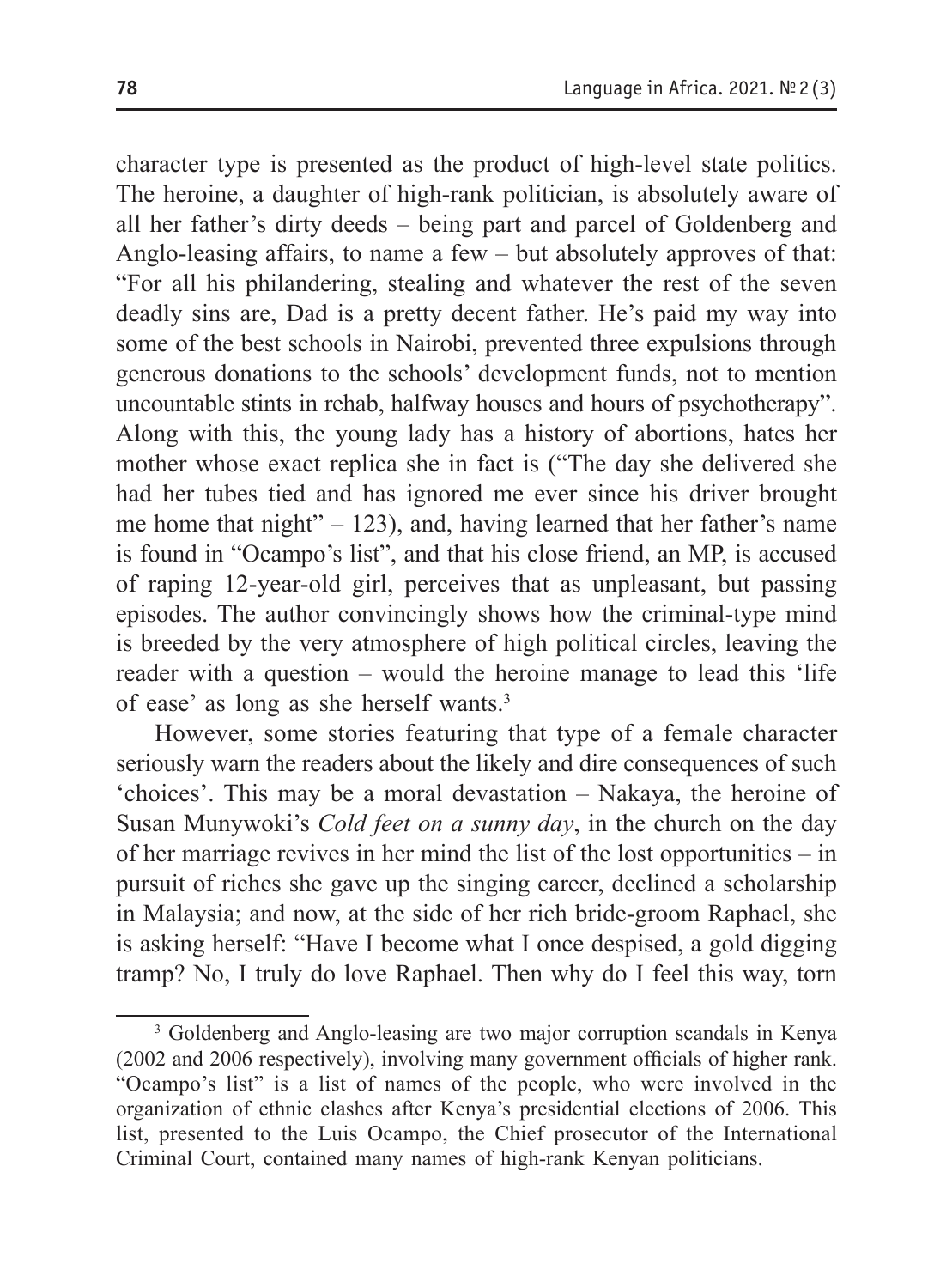into two different directions? One side of me tells me that he is the best thing that has ever happened to me. The other side tells me that I haven't yet lived my life to the fullest. That I still have unfinished business. I should think things through more carefully." The consequences, however, may become much more serious – ambitions of "modern ladies" cost the lives of their dear ones. In *Curtain coming down* by Jackline Waithira the heroine, busy with pleasing "sugar daddies", gives up her university course; learning about both, her mother dies of heart attack. Later, planning to get more riches through the shady career of a drug dealer, she takes to the "probation date" at the night club her best friend Blake, which ends in the death of the latter. "How was I going to live with myself knowing that I had taken away the lives of two people who loved me unconditionally? At that instant it looked as though a veil had been taken from my eyes revealing the rotten person I had become. I had been so engrossed with feeding my obsession of fitting in and been accepted by the world such that I had forgotten the important things in life. The curtains had come down and I had nothing to show for myself except the catastrophe I had gotten myself into. As if that was not enough for one night I was been charged with murder since only my fingerprints could be traced on Blake's body. As I was been escorted to the police car I wished that someone had told me about this part of life, maybe things would have been a bit different".

## **4. New female character types in the shorts stories after 2000**

As we see, the type of woman character, the victim, depicted in all these stories, hardly differs from the victim type created by Grace Ogot – even the agents and ways of victimisation remained largely the same (although, with the course of time, some became more elaborate and violent). Does that mean that, despite the mentioned societal discourse of female empowerment, things hardly changed for Kenyan women – in society and, consequently, in creative writing, that reflects this society with usual precision and sensitivity?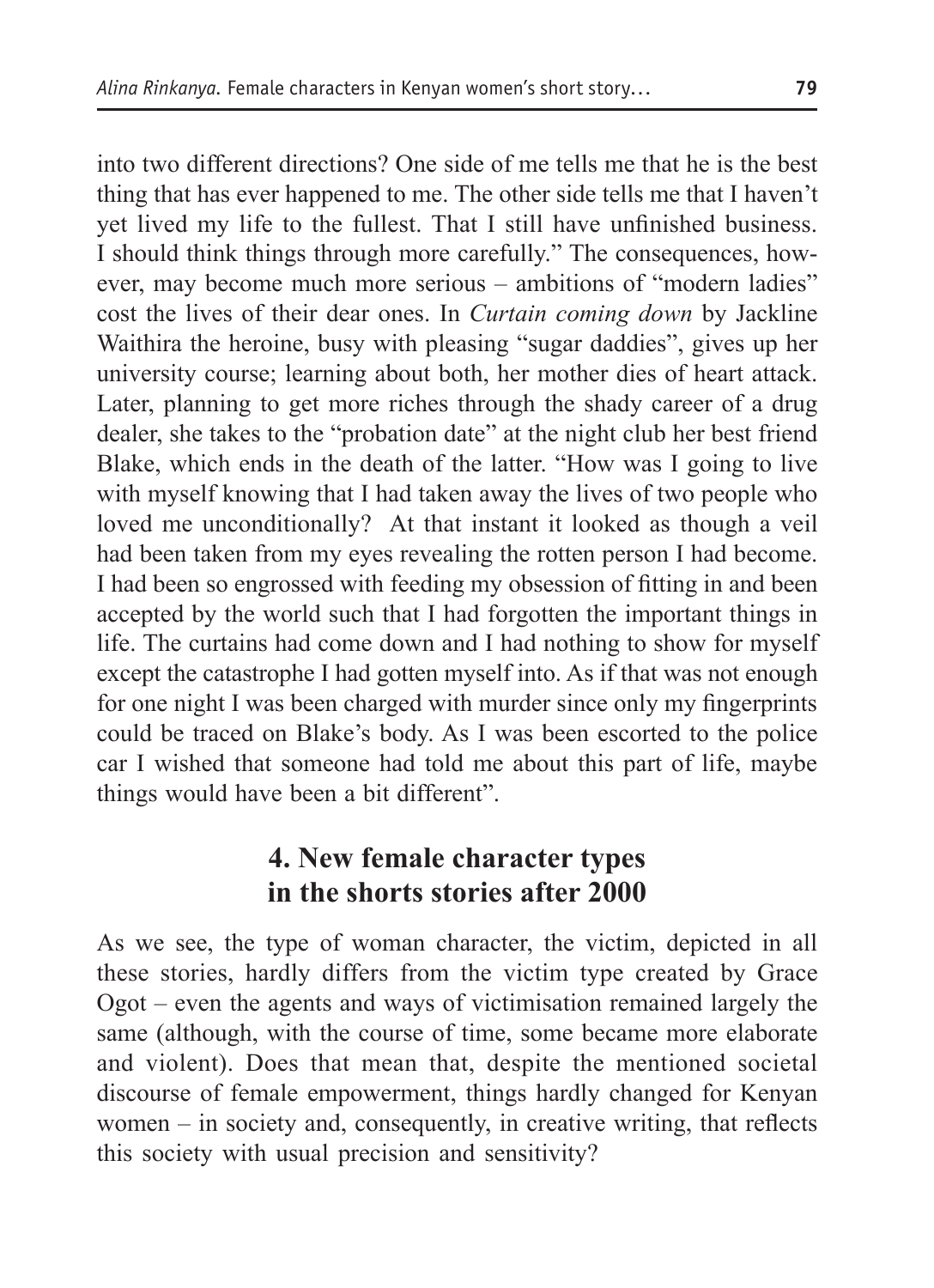Hopefully, even the number of women writers, that had grown in a commendable proportion since Grace Ogot's times, provokes a negative answer to this question. And it is supported by further analysis of the stories – for, however profoundly is the victim type featured in these texts, even the first glance of a reader would reveal two other types of women characters, which, in our view, appear a novelty in women's short story.<sup>4</sup>

One of these types (which we will conditionally name "type 3") is that of a mature, self-reliant, independent and mostly educated woman, who perceives her primary duty as that of daughter and mother – in that, the authority and interests of the male partner, or even his presence as such, are not a priority. This type is primarily glorified in the stories by Muthoni Garland. In *Obituary man* she gives a brief account of a Kikuyu woman who, after becoming impregnated by her Indian boss, who immediately sacked her from the factory, nevertheless managed to squeeze out of him money in order to educate their son up to the university level. In *The remaining* the heroine Rebecca, a bank manager, after mysterious disappearance of her husband (who, presumably, merely decided to "change his life" under the influence of his carefree brother) assumes the fatherly duties in order to preserve the life and studies of her two kids. In two other stories, the heroines are faced with similar situations – unfaithfulness of their husbands (even the names of both deceitful partners are similar). Wamuyu in *Wamuyu's cross*, although being assured by her sister that "polygamy is in their blood" (and earlier having personal experience of that in the face of her father), nevertheless decides to straighten the situation either by summoning her adulterous half back to familial duties, or forcing him out – "No matter the outcome, she would find the answers for herself, and for her children". The heroine

<sup>4</sup> These types have already been established in Kenyan women's novel by such writers as Patricia Ngurukie, Monica Genya, Florence Mbaya and others, but their development in short stories by women writers appears to have been delayed by several factors – among them, the fact that the conditions that stimulated considerable growth of female short stories have emerged, as mentioned, only in the recent decades.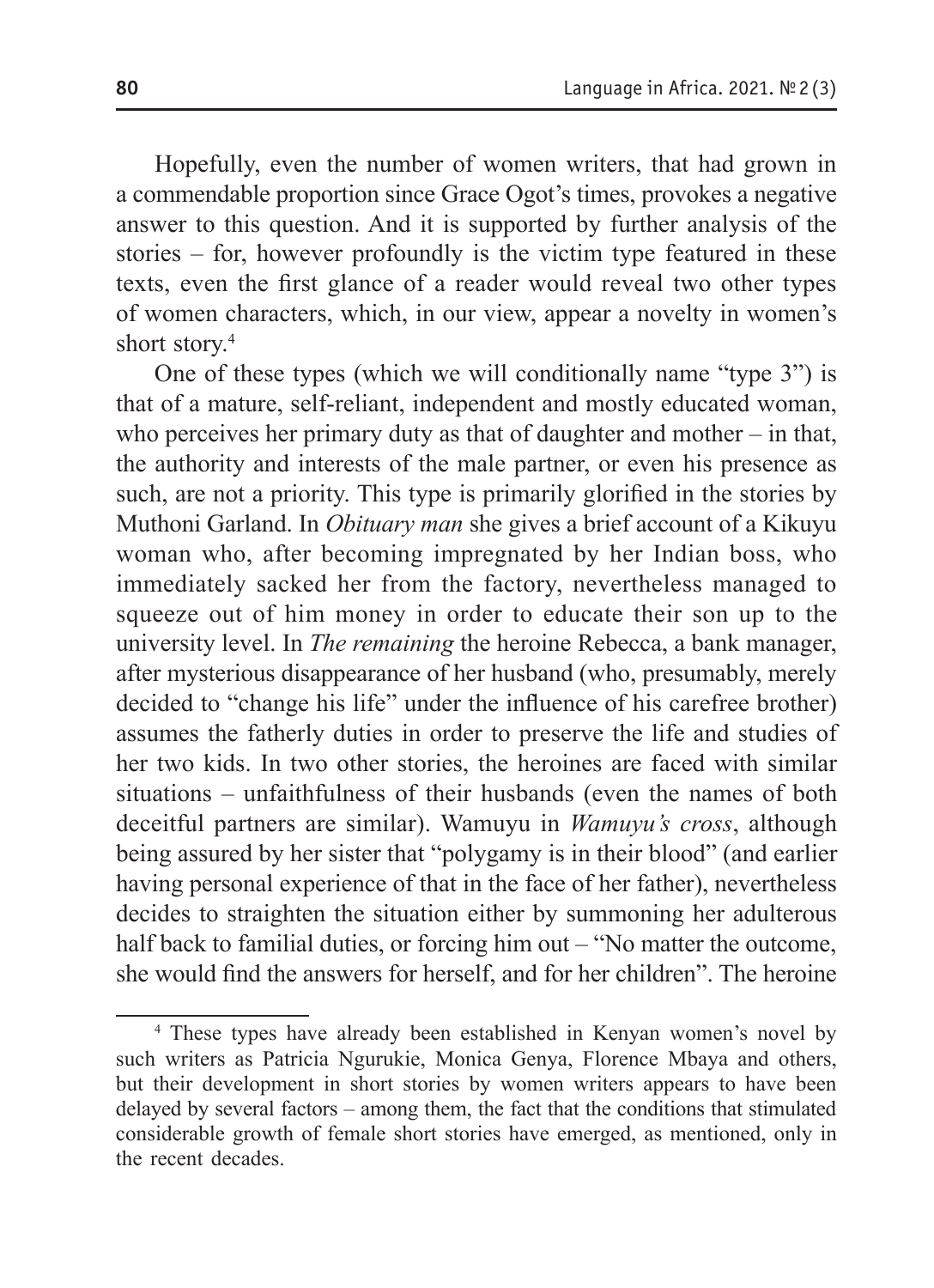of the story with an eloquent title *Why husbands who love their BMWs should avoid high hairstyles* appears to be equally decisive – she also intends to bring her partner to serious questioning: "Too much has built up inside me and it is time to let go. […] It's not enough. It's not even the right thing to do. But it's a start."

Some other women authors also appear to favour this type. In already mentioned *Kiririkano* by Wambui wa Wanjiru this female figure is represented by the character of the heroine's mum. "When things went bad for us after Fafa died, Mom moved us all the way to Langata where she opened a chicken kiosk and drove her own private school bus on weekday mornings and afternoons. When I was in secondary school and things were slightly better, Mom sold car spare parts while I killed and plucked chickens after school and on the weekends. She still kept the bus, helped Cucu at the farm, supplied meat to KQ and rented land in Laikipia where we grew maize. And she put me through university by selling curios all over Europe. She's kind, has a wry sense of humour, is very strong – both mentally and physically – and is not educated in the *muzungu* ('European' – A.R.) sense. Mom taught me how to work hard and not depend on anyone, and she is very humble. Because of her, I can face the flood, which, I suppose, is the greatest lesson a child can learn from her parent." (12)

Njeri Tunguru in *Beginnings* creates an almost 'larger-than-life' character of a woman, whose husband (for an exception, a loved one) perished in a car crash, and she nevertheless managed not only to bring up her two daughters, but, in the partnership with the younger one, to establish a business company whose "profits soon equalled the state budget". A heart-rending version of this female type is presented in *If life lets you live…* by Juliet Maruru, whose young female narrator meets various people in a clinic that she attends for treatment. "Sonja, is what I'll call the other very strong lady. She is in a bit of trouble because she contracted multi-drug resistant TB, and the ARVs seem not to be working for her anymore. I didn't see her yesterday, because she has been admitted to a hospital. But I remember what she told me, "Don't let illness kill you before it has killed you." Until last week,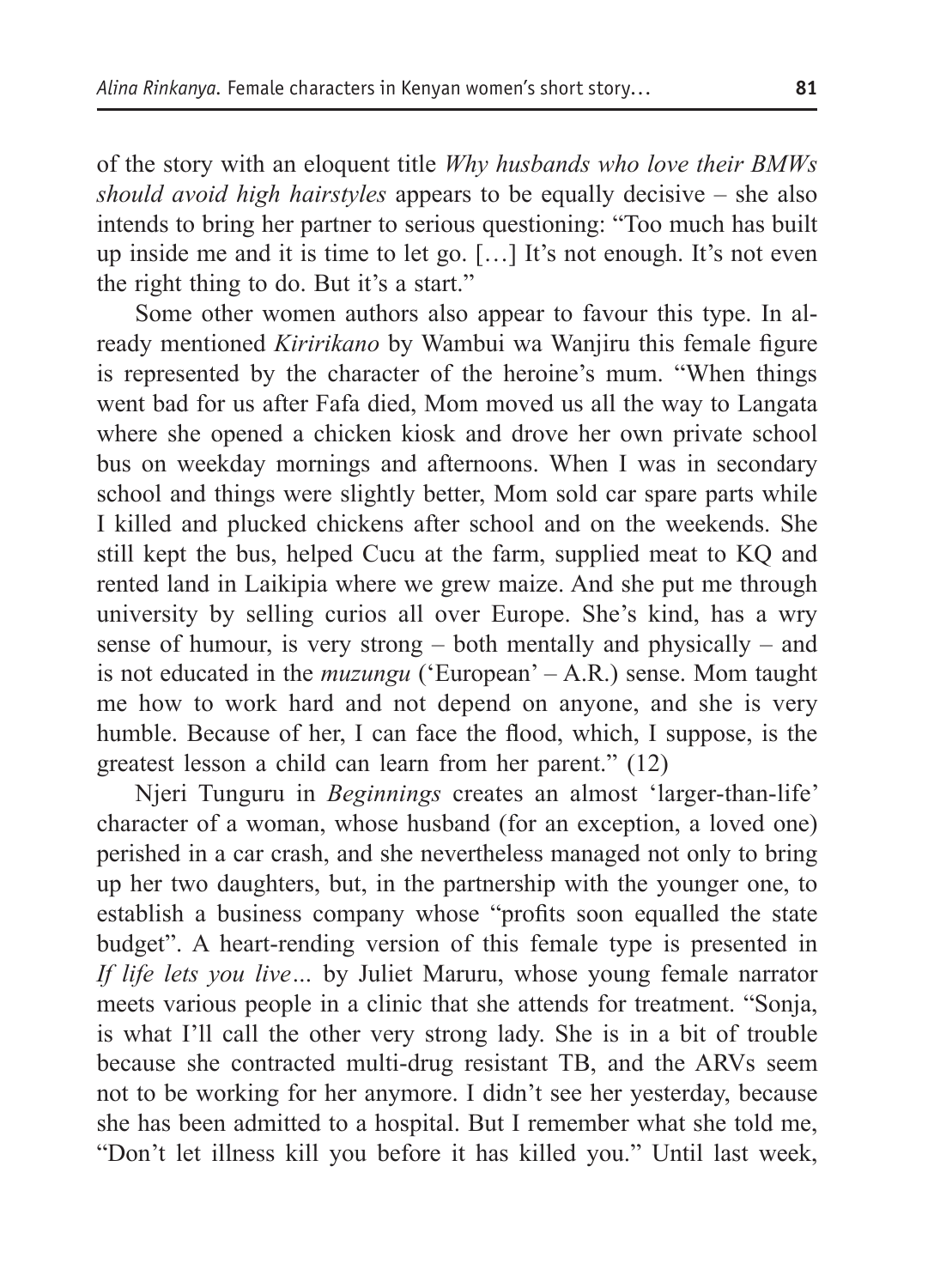Sonja has been volunteering as a counsellor, and running a shop at the market. She has four sons, the oldest passed his High School exams and will be starting Uni later this year. She told me that it was much easier to give up, but she could not give up on her obligation to teach her sons that they could survive and be the best they could be."

This character type, introduced by female short story writers of the younger generation, apparently presents a hopeful alternative to the type of victim which we tried to outline in the previous section of this study. But it is not the final development – for in these short stories, the reader most frequently finds a "brand new" type of a modern woman, which, in our view, may be considered so far as the highest achievement of Kenyan female authors on the way of creating "inspirational", "emancipating" fiction. This type is featured in more than a half of the modern stories used for this study; and it appears to be the type that female writers are advocating with all their vigour. This new type (which we will conditionally label "type 4") may be described as "a young urban woman, with different background and frequently with no familial ties (marriage included), who is trying to build for herself an independent living in the modern and still male-dominated world".

It must be said from the onset that the writers do not depict the lives of these women as beds of roses. In fact, they stand as far as possible from being that, and the young heroines in their attempts to build their own lives are frequently faced with more disappointments than successes. These may be petty troubles of everyday life: a young women, in the beginning of her working career (for that reason, as she almost proudly confesses, she has an old mobile phone and no watch on her wrist) is harassed by a tout in a *matatu* ('city minibus' – A.R.) (*My evening matatu ride* by Doseline Kiguru) – she does not receive her change and is not driven to her destination; but the same fate befalls her fellow lady of a higher status – the fact that she drives her own car does not protect her from the touts' tyranny – "Madam, *Kama hujui kuendesha gari tutakuonyesha*" ('If you don't know how to drive we'll show you' – A.R.), they shout. The young woman is too scared to drive away. The touts join hands and pushing her small car of the way,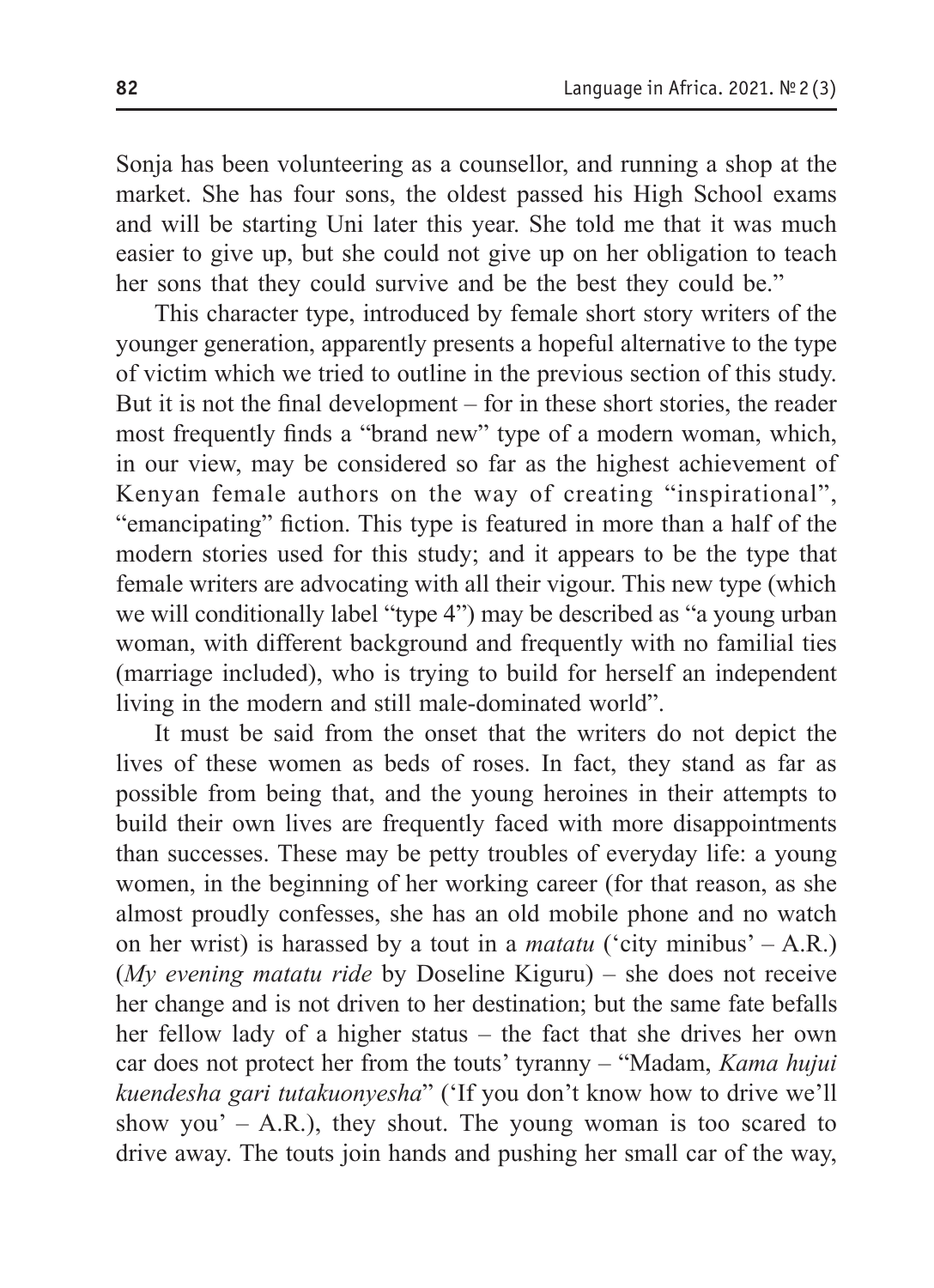into the other lane." Their freedom of thought often plays more dangerous tricks on these ladies – another young working lady in Judy Kibinge's *The wake* (Kwani 2) inquires with a party guest, a wellknown lawyer, how did he manage two steal two millions of state money, and afterwards openly calls him a thief; at first the lawyer laughs, but then his sudden change of mind makes the lady and her guests witnesses of his drunken rage, in which he axes down the door of the girl's apartment. The self-choice of the career is also often fraud with disappointments – Margaret Kamau in *Transitions* by Muthony wa Gathumo (Kwani 3) leaves her job as an air hostess at Kenya Airways in order to become a full-fledged writer – only to find out that the modern literary world is the one of paid PR, chaotic sex and drug addiction; however, the perspectives of another cheap employment or the return to her parents' rural world appear to Margaret even less tempting. An active working life often brings such "rewards" as the neglected private one, loss of ties with parents and ensuing stress on the brink of insanity – Doreen Owino, the 40-year-old manager of a cosmetics company (*Of love and insects* by Muthoni Garland), with her father and three siblings dead and no perspectives of her own family, is unable to react properly to even the hint of a tender feeling on behalf of a male colleague (moreover, an Englishman); his attempts to soothe her in a state of crisis cause only a fit of "inadequate behaviour". Generally, modern urbanised life frequently makes the heroines of this type, regardless of their background or ethnicity, act against their wishes – Maya, a Kenyan-Indian woman in her thirties, childless and freshly divorced with her husband (*The unbearable heaviness of comfort* by Rasna Warah – Kwani 2) tries her best to settle her own life and those of her dear friends, a Kenyan Alice and an English woman Wendy, only to discover that the reality arranges differently. "What are we doing?" I was now sobbing. "Wendy, who loves Kenya and can't stand England, is going back there. Alice who's made a career of hating all things Western is now going to live in America. And I, who hates Nairobi, am stuck here. Where's the justice in all this?" (112). Yes, justice is hard to find and even harder to hope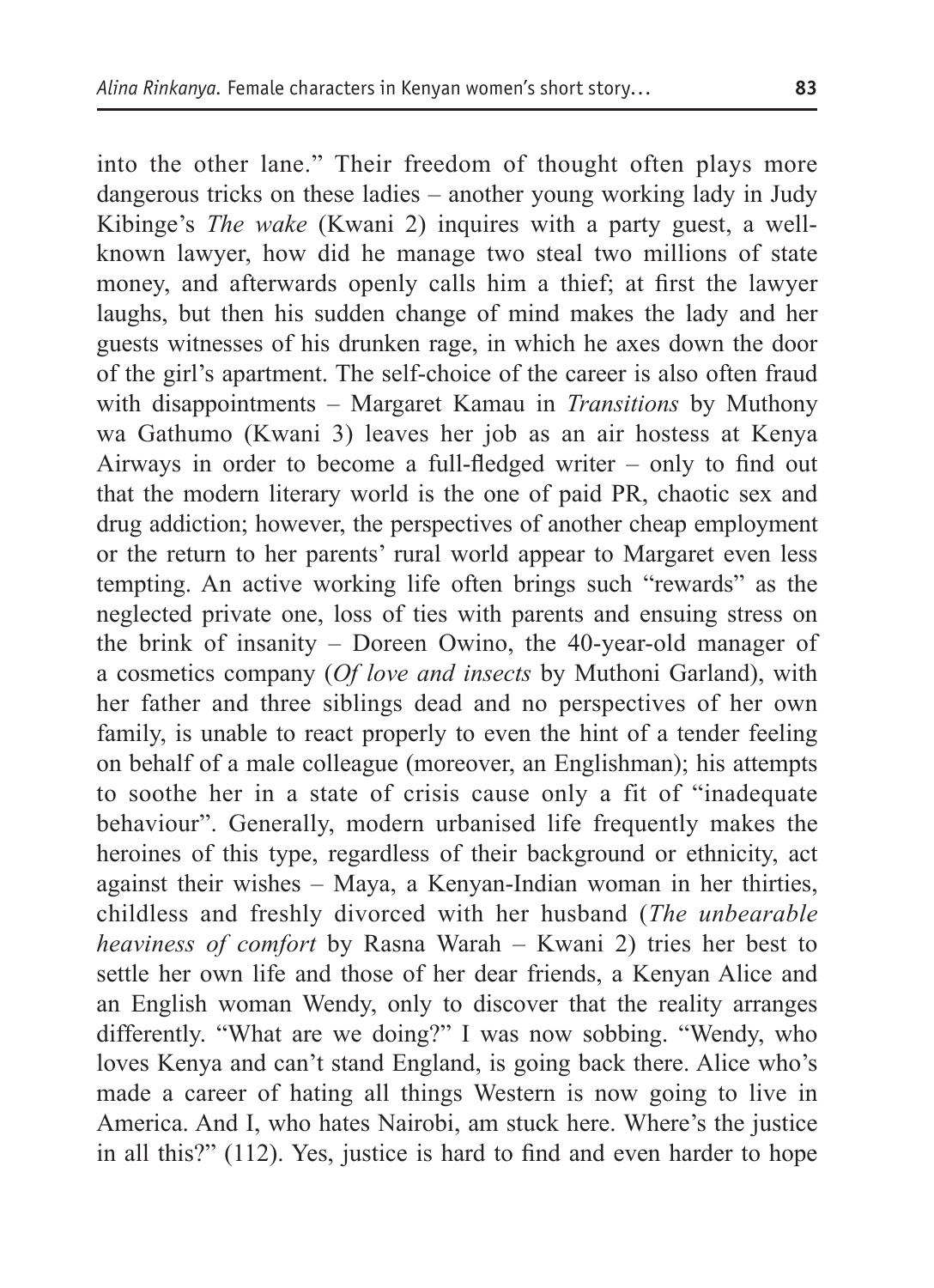for; even the desire to serve the society may prove to be dangerous; a brave female journalist Tasha (*The risks of knowledge* by Ruth Lucinde) together with her detective boyfriend disclose the crimes of a cunning politician – only to be eliminated by his henchmen.

Equally unhappy many of these young working ladies appear in their attempts to arrange their private life – "love life" especially. One of the preferred plots in these stories is the one circling around a date, on which the heroine tries at last to meet "the right one" – mostly to her harshest disappointment. At best, he simply proves to be a full contrary to all the heroine's expectations. Gina in *Mr.* by Joan Kabugu meets "a total Mr. Wrong", who ruins her Valentine date, drinking at her expense and watching football the whole evening. (Valentine Day generally proves an unhappy occasion for many of these women – in *My doomed Valentine* by Phillis Mwangi the heroine, spending all the holiday at work, in the evening manages to make a surprise visit to her boyfriend's house, only to catch him with a street girl). The full day of meticulous preparations may be ruined by one telephone call – the prospected candidate would not come, and Natasha's specially chosen little black dress is now consumed by evening Nairobi rain (*The little black dress* by Eunice Kilonzo). A long-lost sweetheart comes to a romantic date with… his family, wife and kid, of which poor Beryl hardly had any suspicion – "It was not just a date from hell; it had Lucifer's seal on it" **(***Tales from my sad love life* by Leah Wanjiku).

At worst, the dates may bring direr results – ten years of marriage expectations are trampled into dust, when at the decisive date a Europeeducated woman, and a PhD candidate, learns that her long-awaited perspective male part decided to join the clergy (*On the brown sofa* by Miriam Jerotich). Rosalia's date in a posh restaurant, arranged by her faithful friend Kristina (*Worst date ever* by Roselyn Odera), ends with the heroine finding herself in a hospital casualty ward. "Kristina" has never stopped apologizing for that incident and has vowed to try and only plan dates for me with people she knows very well. I do not think she should bother because I have resolved to shelf all matters related to dating – it is a jungle out there for sure".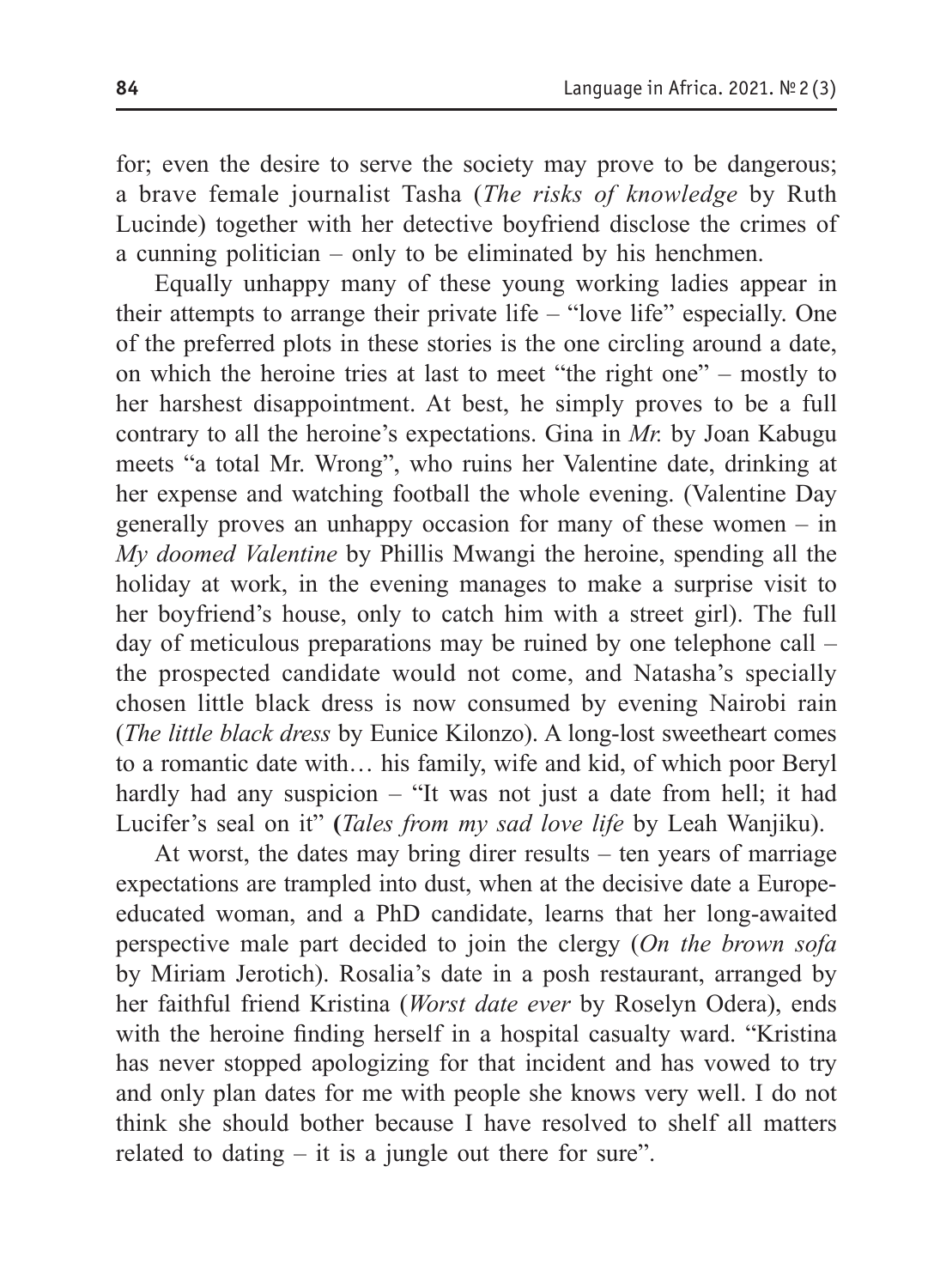The presence of an already settled male partner may well bring new complications to life. A young wife of a penniless aspiring writer in Amina Hassan's *A drum, a heart and a book* was patiently saving to give to her husband's birthday an expensive mobile phone, of which he dreamt – only to be presented on their wedding anniversary with an old drum, which her forgetful partner unearthed from the pantry. A working student in *The long road to nowhere* by Doseline Kiguru compares the long-time relationship with her boyfriend with a deserted land – her sweetheart is manipulative, selfish and egocentric. However, the young woman is not going to take this any more: "I paid the rent, bought food and as the faithful servant that I have always been, I served Kamau with undivided attention. As a result, I am not going to graduate with my class at the end of the year. That is why today I decided to take on another path in my life; away from the ordinary one that I had become used to". An office worker Susan Mwende in Connie Mutua's *Life by any other name*, after an evening spent at a business meeting in a luxury restaurant, on her way home stops at the local bar, where she feels more at ease, and deepens herself into reflections. "It is while looking at the mirror that I realize I am not happy. What is it about mirrors that always seem to judge you? I have a good job, friends, family, the whole enchilada. Why?" It is apparent that Susan is no longer happy with the usual routine – "there must be more to life than this", and she makes her first, half-conscious steps on the way of this realization.

In the end, the authors' attitude to these characters in all the texts appears to be fully positive  $-$  for, the women in their stories make their own choices and defend them against all odds, unwilling to let anyone dictate them what to do with their own living. And no matter how many difficulties these woman have to face, they will not surrender their positions (sometimes at the cost of their family ties, private lives or even physical lives, as in Ruth Lucinde's story) – and the trials and errors that they make (no matter how serious could they be) is an indispensable condition of this character's formation and growth. These difficulties are caused by nothing but their own choice; a woman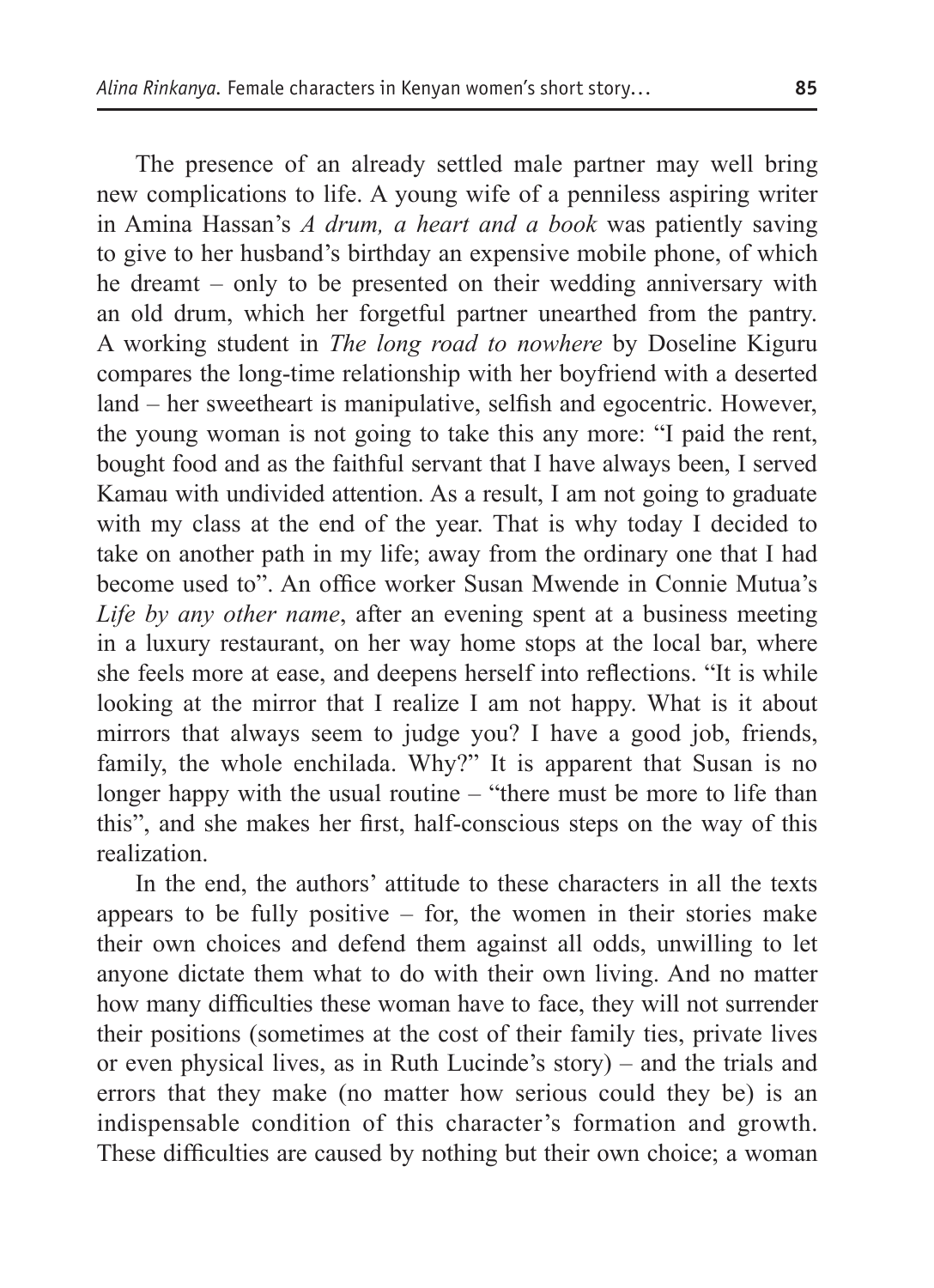of such type is no longer bound or motivated by anything but her will and her wish – and her wish is to be "working among people who respected her womanhood and capabilities" (Ogot 1968: 154). In these words Grace Ogot had once summed the dream of Elizabeth, her heroine killed by male-constructed and male-dominated society – but this dream, appearing impossible and impractical at those times, is now being implemented; no matter how dear a price modern women in Kenyan female short stories are to pay for this – they are ready and willing to do it, and their conviction in the way that they have chosen justifies all their trials and sacrifices. And, more importantly – for the fulfilment of their dreams and their choices they are ready to change not only their own lives (e.g., to end an unsuccessful relationship or to try a new job), but to oppose (and, in the long run, change) those social norms, regulations and customs which they deem as detrimental for the free development of their personalities.

And, after all, we are dealing with works of literature – and therefore it would be unfair of the authors (at least towards us readers) not to give a more rewarding and inspiring picture of this specific type. And this picture is given – for in many stories, this "young modern working woman" wins a triumphant victory over everything that impedes her emancipation, be it obsolete social customs, public opinions or her own doubts and reservations. Shamita, a Kenyan-Indian university student of Ugandan descent, successfully defies the warnings about "those damned Ugandan blacks that ousted us in 1972" that her family members use to slur her Ugandan professor (*1972 ain't me* by Farah Ahmed – Kwani 7). She wants to be free of these "collective fears of the past" and all prejudices – "I am not like him. But I am victimised. Victimised by the memories and experiences of 1972 that don't belong to me […]. I don't feel those memories." A female student in *My sister the evil spirit* by Wangui Kimari tries to exercise her freedom in a more vibrant way – by fiercely defying all her mother's sham invectives about "approved" behaviour, habits and boyfriends. "Sister, at her own will, chose her own path", sums up her younger sister, who apparently will take after the rebellious one. Young educated women successfully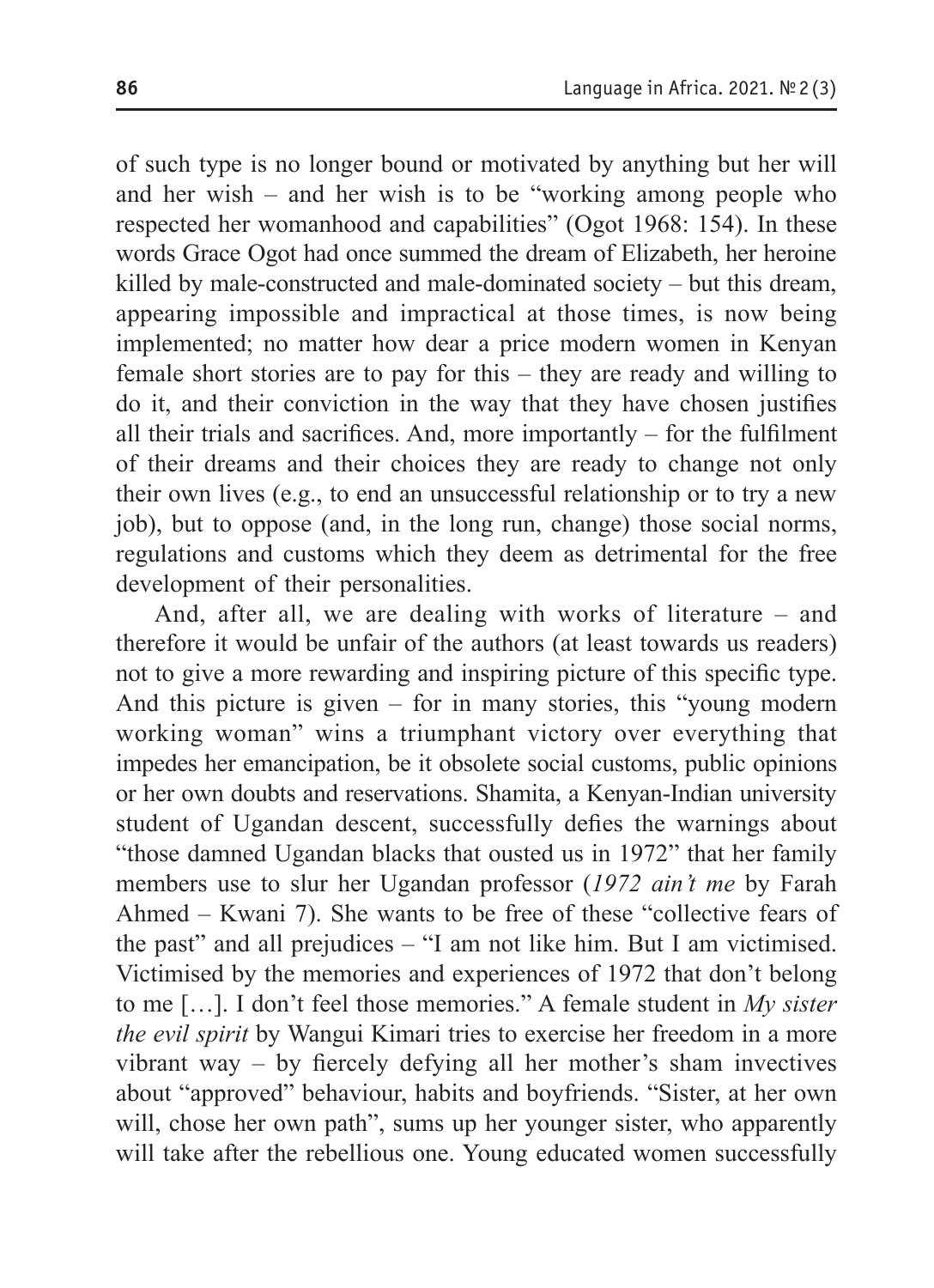resist pocket thieves (*Catching a pickpocket* by Patricia Waliaula), put to shame notorious street beggars ("all woman should be like her" – thinks the "King of Khoja roundabout" in the eponymous story by Esther Kariuki, when a girl whom he tried to frighten successfully confronted him) and instill respect into the street thugs, whose ringleader even volunteers with guardian service: "*Kimbia, nitaangalia mpaka uingie kaja*" – 'Run, I'll watch until you reach' (*Walking home* by Juliet Maruru). With equal success they conquer different walks of live, cross social and ehtnic boundaries – diligence and open mind helps the young university student to pass a difficult exam (*Passing* by Annette Majanja); Makena in Moraa Gitaa's *Second chance dad* makes international singing career, meanwhile re-building the life of her longlost and desperate boyfriend; Tasia Wekesa (*Sold for a song* by Yvonne Gitobu) discloses the evil plans of their scheming neighbour, thus destroying her forcedly arranged marriage, saves her family and is rewarded with a degree in agriculture; a young Maasai girl Namunyak from a poor family becomes a successful lawyer and, against all odds, wins the heart and gets married to her Indian "love-since-school-days" sweetheart (*The red bindi on Diwali* by Claudette Oduor). In this spirit of racial and ethnic tolerance these women also plan to raise their children: unnamed first person narrator of *My child's culture is Kenyan* by Twahira Abdallah claims that "I was going to raise my children not to be tribalists", whereas the heroine in Tabitha Mwangi's *Where is the racist?* accuses her countrymen of various forms of xenophobia, and swears that the son of hers and her loved and loving European husband is going to be free of all this.

Some of these young ladies may even appear tough and somewhat brutal on the outside, but these hostile looks hide compassionate hearts and deep affections – the heroine of *Six feet asunder* by Wanjeri Gakuru loves roaring motorbikes and heavy metal music, but a sudden demise of her sister wakes the most tender and womanly feelings in her. "Who would cover for me when I snuck out? Try to set me up with her boyfriend's friends? Understand my twisted sense of humour? Who was the one person I had been sure would have cried at my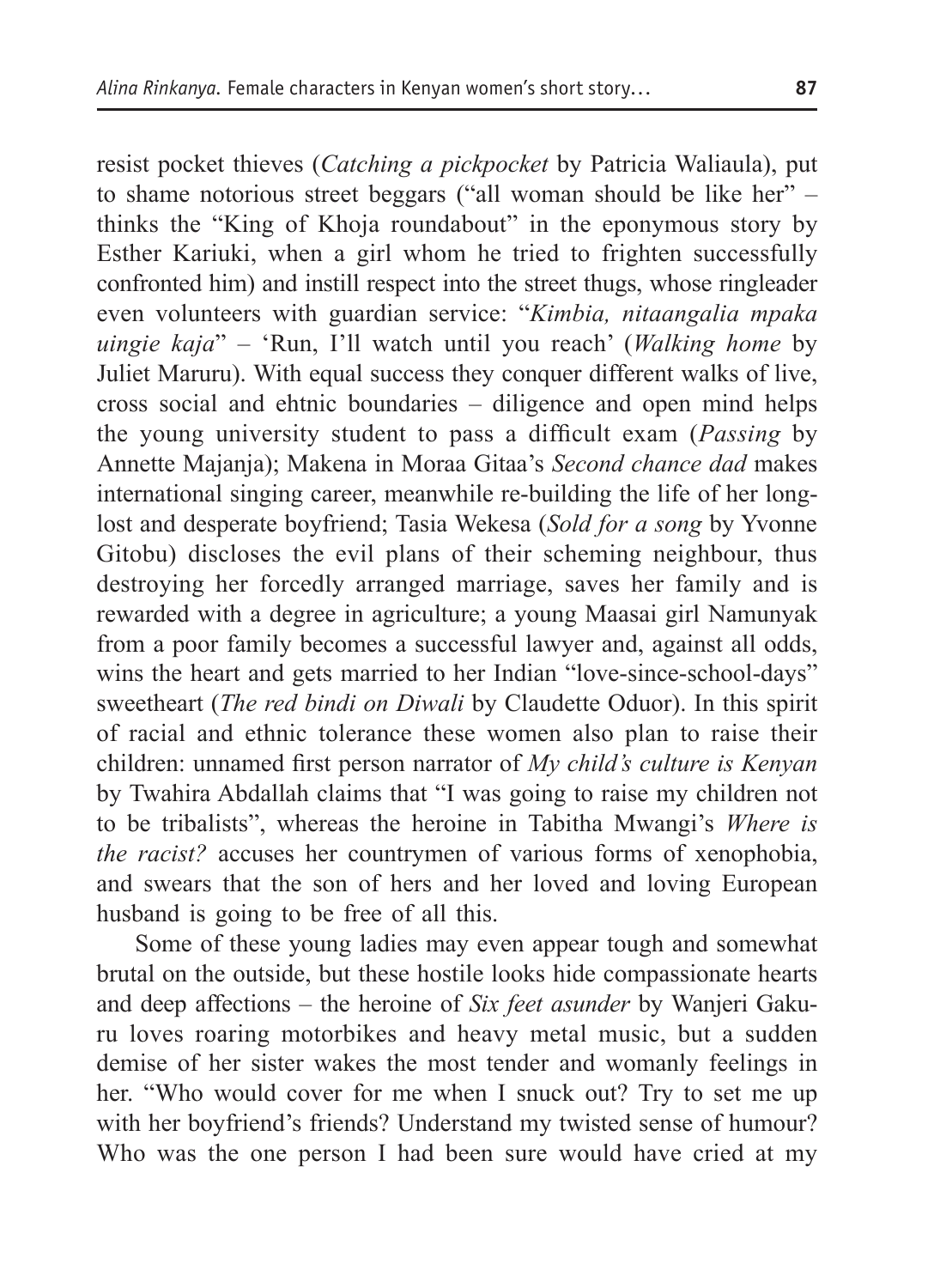funeral? It was my baby sister Helen who had loved me just as I was and who I had loved for it. Just then I felt that sharp pain again… I smiled. I didn't cry at my sister's funeral, at least not with my eyes…".

A somewhat "quintessential" example of this character type is found in *Kiririkano* by Wambui wa Wanjiru in the figure of the main character Soni (a short name from Muthoni). Her life condition, that is described in detail to the reader by Soni herself (like most of the surveyed modern stories, this is a first person narration) appear to assist Soni in all her endeavors. She is, by the concourse of circumstances, the only child, brought up by mother after her father's demise, which guarantees her undivided support and attention. She does not want to take "just a job", and thus, waiting for something really attractive for her, shelves her hard-earned university degree and meanwhile is assisting her mother in their successful "joint venture" – a hair saloon in Nairobi, also helping her relatives on family farm. Unlike many other heroines of modern stories, Soni not only manages to preserve the familial ties, but uses them constructively and is proud of them – "We can name ancestors up to eleven generations back on Mom's side, and nine on Fafa's, and Kiambu is dotted with the homesteads of hundreds of my kin" (21). Her relationship with handsome taxi driver Wanjau Hinga (also an example of self-reliant person) remain on the level of friendship, since the whole idea of marriage does not appeal to her: "Unlike so many girls, I wasn't trying to get married – especially to a white man, which most girls around here appear to desire. I didn't want to marry a non-black husband and yet was resistant to many of our men – […]when all you have to do is look around here to see that women really run the show" (25). Together with this high "gender consciousness", she also has a high national one – she is proud of the fact that her grandfather was a Mau Mau fighter; and class consciousness, too – being from the "lower middle", she disapproves of higher classes for their exploiting the poor, and thus is ready to help all the downtrodden, be it their gardener Absalom, whose wife contracted malaria, or poor street vendor woman, who lost her son. All the said features make Soni a somewhat "model figure" of a young modern woman; as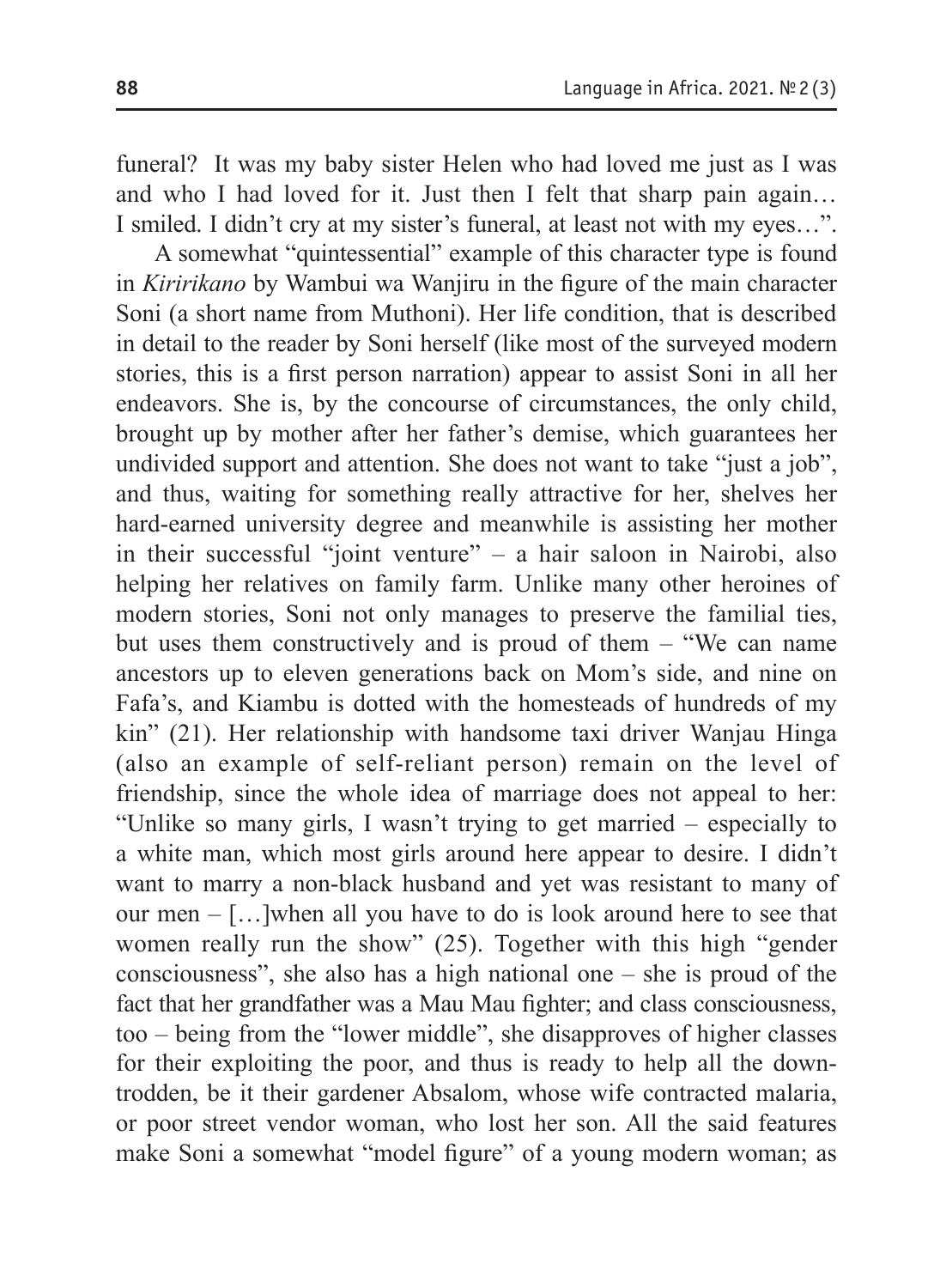it appears, the author has created her as a constructive example, motivating the readers (supposedly, mainly female) to self-build their personal universes, their lives.

#### **5. Conclusion**

Susan Andrade, characterizing the manifestation of political commitment in the female writing from the former Third World, asserts: "Novels written by women from the Global South often do have allegories within them, but they are usually subtle (or not immediately visible) and require an act of strong reading to discern them" (1998: 39). This subtlety of allegories – and I would remind that the scholar refers to "national allegory", i.e. the allegorical representation of the nation in the women-authored fiction – is mostly expressed through the fact that "women represent the nation in relation to the family", but "as time progressed, African women began to represent the nation squarely and explicitly, in tandem with gender and the family" (1998: 206–207).

This representation of the nation "through gender and family" appears to have been started in the short stories of Grace Ogot, "mother superior" of Kenyan short story. As stated in the corresponding section of this study, she mainly represented her women characters as victimized by the male-dominated society, creating the "victim type" of female heroines. As time went, this type has re-emerged in short stories by women authors written after 2000, for, as we noted above, the social environment that stipulates/stimulates victimization of women in Kenya has largely remained existent.

And, as we also argued above, this type of victim, holding a lower place in the social hierarchy and submissive to male domination, serves not only to "allegorise gender relations in a patriarchal society where women are considered commodities, to be consumed when desired and discarded when useless" (Kruger 2011: 141), but also, on a higher level, to represent an allegory of the nation in submission, holding a lower place in world hierarchy, and exploited by superior economic and political powers.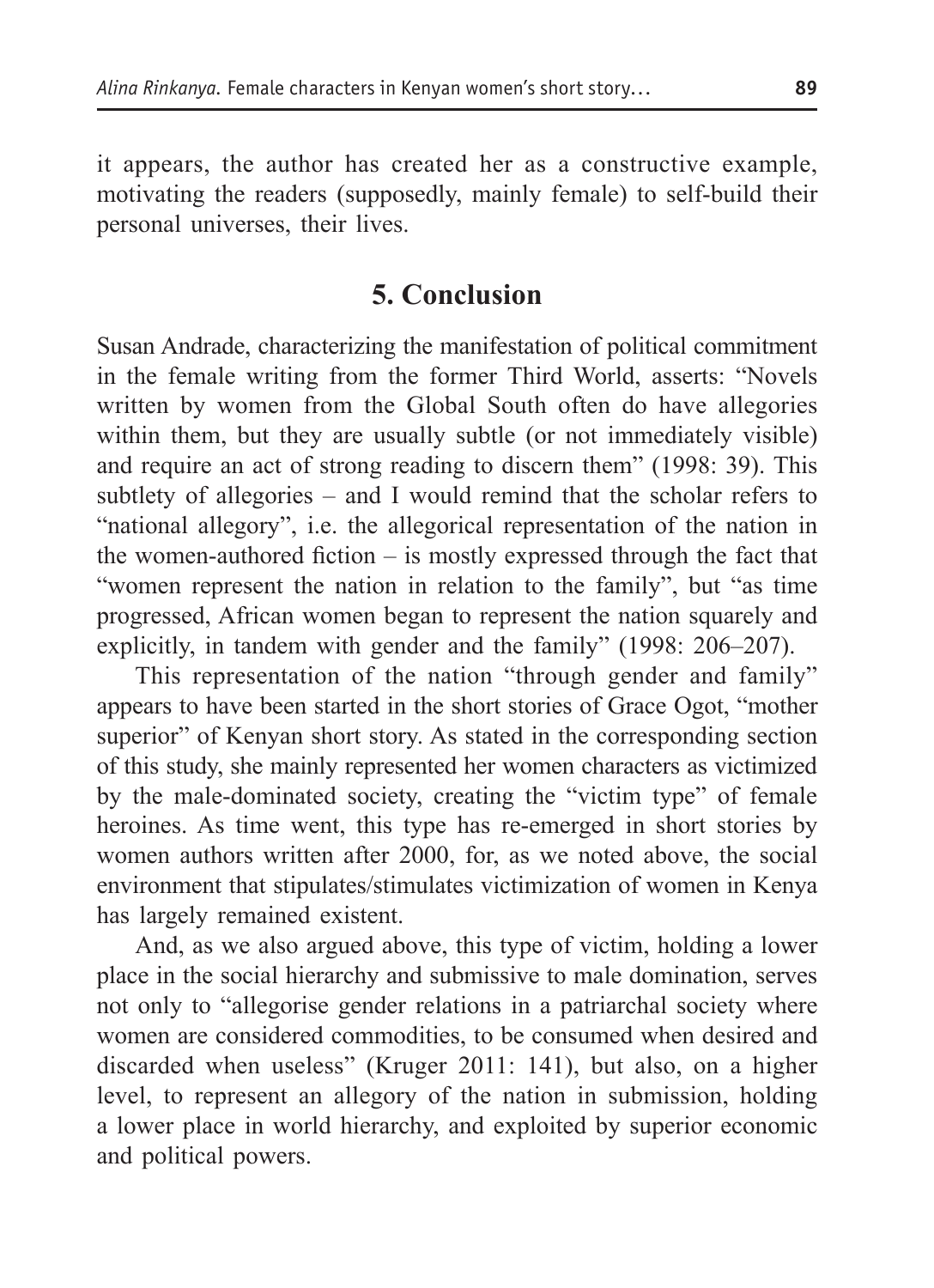In view of this, the new type of woman character that appeared and is affirmed and glorified in the larger part of modern stories by Kenyan woman writers – may also be considered as a new national allegory: independent, empowered, free-thinking and self-reliant woman is the embodiment of independent, empowered, free-thinking and selfreliant nation. Many philosophers asserted in their works that the level of a society's development is defined by the state of women in this society. By creating in their works this new type of self-reliant woman – and, fortunately, this type is becoming more and more widespread not only in Kenyan writing, but also in Kenyan society – the women writers of the new generation are creating for their readers (yes, supposedly – mainly female) a sense of hope and alternative, "new" way of life, which may well become one of the factors leading to the empowerment of the entire nation. Throughout its history, literature on many occasions proved to be prophetic – and maybe this quality will show up also this time. Women's emancipation in Kenya is apparently no easy task; even the recent political developments may serve as an example: on the one hand, there are female ministers, MPs and even presidential candidates;<sup>5</sup> on the other – one of the recent decisions of Kenyan (male-dominated!) parliament has legalized polygamy. But anyhow – women's empowerment is worth and must be fought for, and it appears that Kenyan writing makes it commendable contribution to this struggle.

#### **Sources**

Ahmed, Farah. 2012. 1972 ain't me. *Kwani?* 7. 179–187.

- Gakuru, Wanjeri. *Six feet asunder.* http://storymojaafrica.wordpress.com/ archives-20092010
- Garland, Muthoni. *Why husbands who love their BMWs should avoid high hairstyles.* http://storymojaafrica.wordpress.com/archives-20092010
- Kamau, Jacqueline. *Ex-boyfriend's skeleton.* http://storymojaafrica. wordpress.com/archives-2013

<sup>&</sup>lt;sup>5</sup> In fact, the idea of female president as a positive alternative for the country's future has already been suggested in some novels by Kenyan women writers – for more details, see (Rinkanya 2014).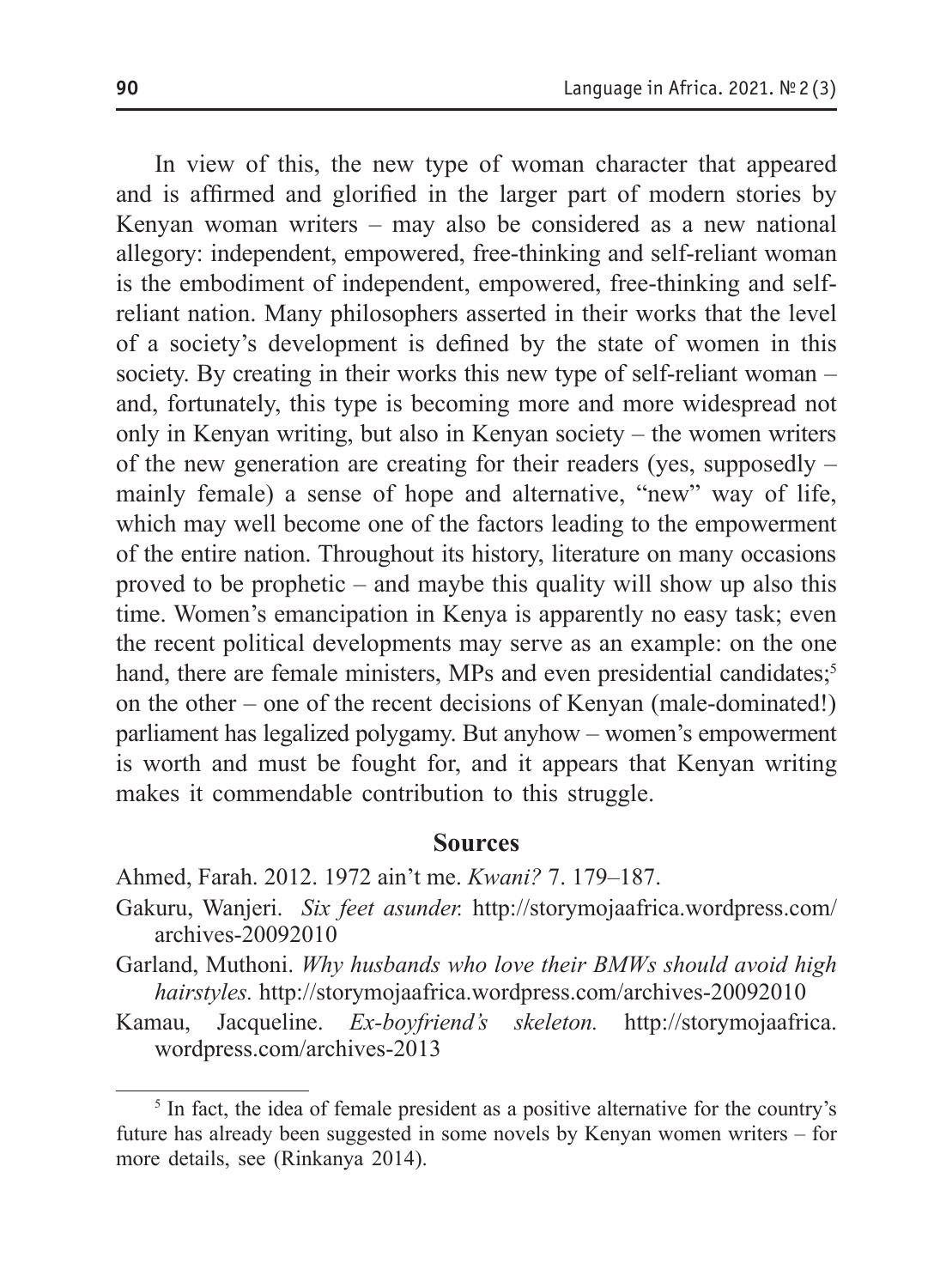- Kiarie, Nyambura. *In the beginning there was Eve*. http://storymojaafrica. wordpress.com/archives-20112012
- Kiguru, Doseline. *My evening matatu ride.* http://storymojaafrica.wordpress. com/archives-20112012
- Kiguru, Doseline. *The long road to nowhere.* http://storymojaafrica. wordpress.com/archives-20112012
- Kimari, Wangui. *My sister the evil spirit.* http://storymojaafrica.wordpress. com/archives-20092010
- Kithia, Lilian. *I didn't do it.* http://storymojaafrica.wordpress.com/archives-20092010
- Kunga, Mukami. 2012. All in the family. *Kwani?* 6. 122–132.
- Likimani, Muthoni. 1985. *Passbook number F47927.* Nairobi: Noni's Publicity.
- Mandara, Jedida Khivali. 1985. *Stories by the fireside.* Nairobi: Kenya Literature Bureau.
- Maruru, Juliet. *If life lets you live…* http://storymojaafrica.wordpress.com/ archives-20092010
- Munywoki, Susan. *Cold feet on a sunny day.* http://storymojaafrica. wordpress.com/archives-20112012
- Mutua, Connie. *Life by any other name.* http://storymojaafrica.wordpress. com/archives-20092010
- Nduta, Beth. *The mysterious visitor.* http://storymojaafrica.wordpress.com/ archives-2013
- Nhemi, Sheila. 1999. *Midnight blossom.* Nairobi: Focus Books.
- Njau, Rebecca. 1977. *The hypocrite and other stories.* Nairobi: Uzima Press.
- *Our secret lives: An anthology of poems and short stories by Kenyan women writers.* 1990. Nairobi: Phoenix Publishers. (Ed. by Kabira, Wanjiku & Karega, Muthoni & Nzioki, Elizabeth.)
- Odera, Roselyn. *Worst date ever.* http://storymojaafrica.wordpress.com/ archives-20112012
- Ogot, Grace. 2004. *Land without thunder and Other stories*. Nairobi: East African Educational Publishers. (1<sup>st</sup> edn. 1968).
- *They have destroyed the temple.* 1992. Nairobi: Longman Kenya. (Ed. by Kabira, Wanjiku & Karega, Muthoni & Nzioki, Elizabeth.)
- wa Wanjiru, Wambui. 2007. Kiririkano. *Kwani?* 4. 7–36.